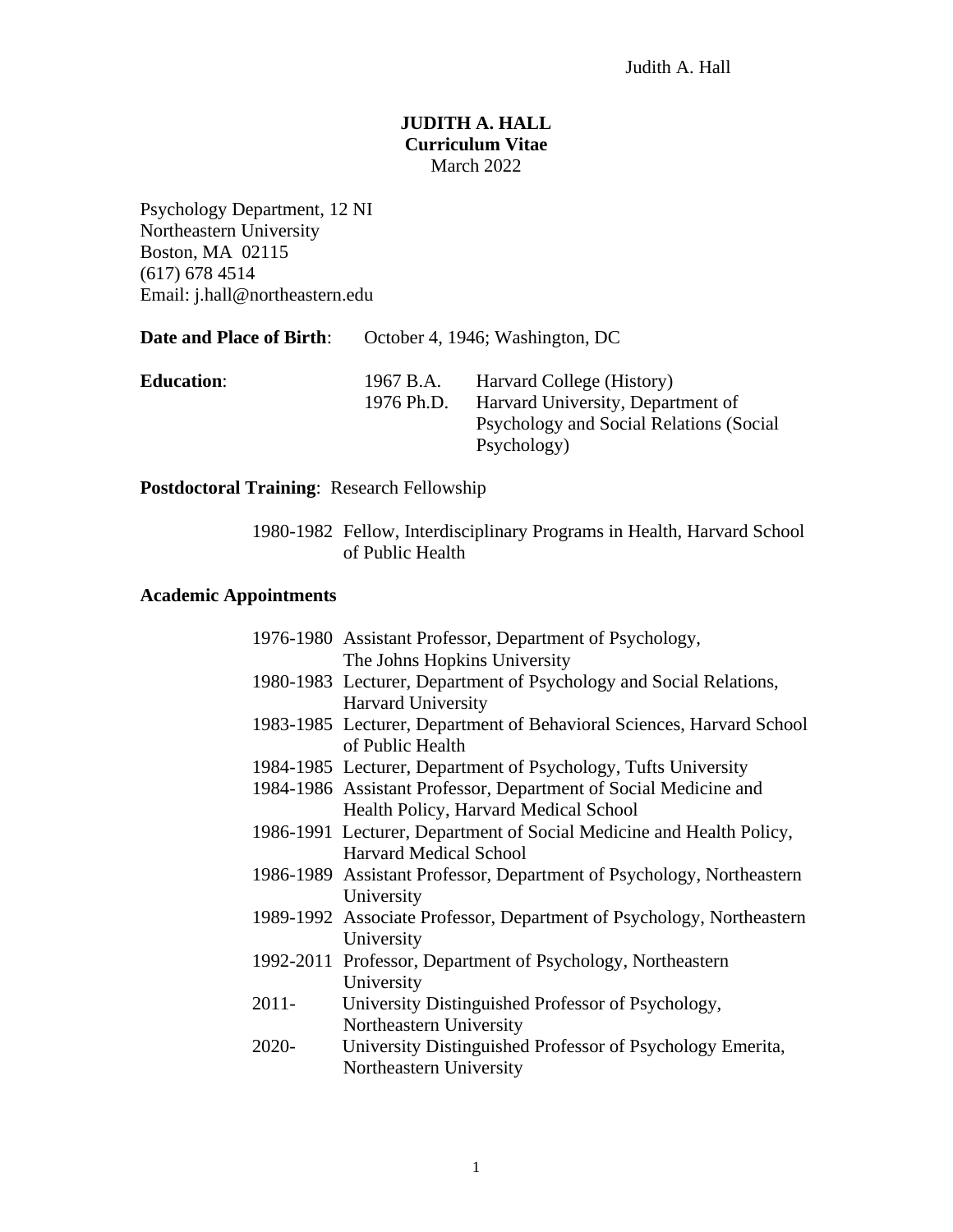# **Awards and Honors**

|           | 1972-1975 National Science Foundation Graduate Fellowship      |
|-----------|----------------------------------------------------------------|
| 1983-     | Fellow, American Psychological Association (Divisions 8, 35,   |
|           | and $38$ )                                                     |
| 1990-     | Fellow, American Psychological Society                         |
|           | 1997-2000 Distinguished Professor, College of Arts & Sciences, |
|           | Northeastern University                                        |
| 2009-     | Fellow, Society of Experimental Social Psychology              |
| 2006-2014 | "Highly Cited" by ISI Thomson "Highly Cited"                   |
|           | Website (isihighlycited.com), in category "Social Sciences,    |
|           | General" (among top 300 or so authors internationally)         |
| $2011 -$  | University Distinguished Professor, Northeastern               |
|           | University                                                     |
| 2017      | Career Contribution Award, Society for Personality and         |
|           | Social Psychology                                              |
| 2021      | h-factor (calculated by Google Scholar, March 2022): 99        |

## **Editor in Chief**

|       | 1992-1996 Journal of Nonverbal Behavior    |
|-------|--------------------------------------------|
|       | 1999-2002 Patient Education and Counseling |
| 2021- | <i>Character &amp; Context (SPSP Blog)</i> |

## **Associate Editor**

2004- *Journal of Nonverbal Behavior*

## **Editorial Boards**

| 1979-1984 Journal of Personality and Social Psychology: Interpersonal |
|-----------------------------------------------------------------------|
| <b>Relations and Group Processes</b>                                  |
| 1987-1989 Journal of Personality and Social Psychology: Interpersonal |
| <b>Relations and Group Processes</b>                                  |
| 1980-1983 Social Psychology Quarterly                                 |
| 1985-1986 Journal of Personality and Social Psychology: Personality   |
| Processes and Individual Differences                                  |
| 1986-1988 Review of Personality and Social Psychology                 |
| 1988-1991 Journal of Nonverbal Behavior                               |
| 1989-1990 Communication Monographs                                    |
| 1994-1998 Women's Health: Research on Gender, Behavior, and Policy    |
| 1996-1998 International Journal of Psychiatry in Medicine             |
| 1997-2004 Journal of Nonverbal Behavior                               |
| 2004-2010 Emotion                                                     |
| 2006-2012 Social Issues and Policy Review                             |
|                                                                       |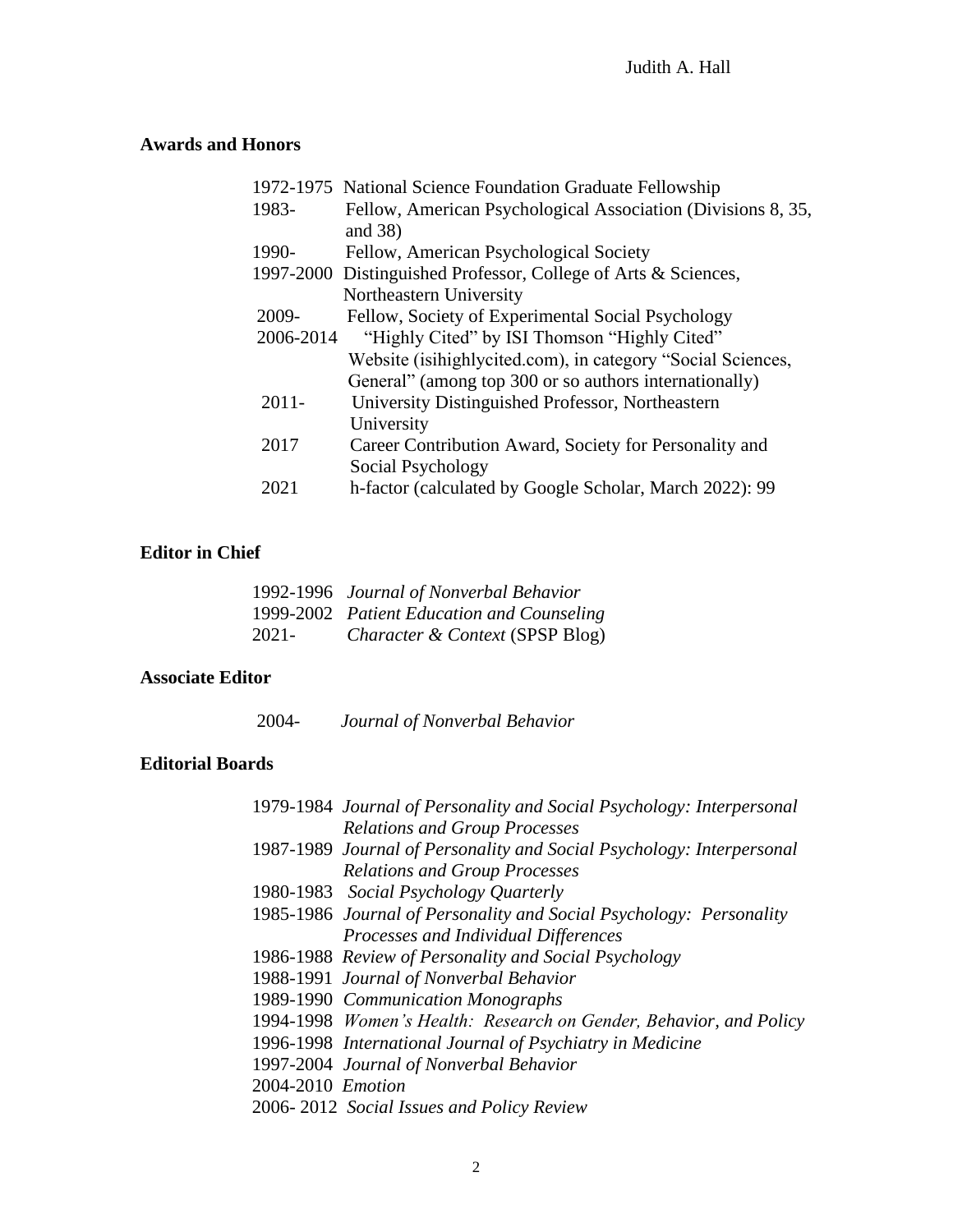#### Judith A. Hall

 2008-2014 *Journal of Personality and Social Psychology: Interpersonal Relations and Group Processes* 2009-2010 *Psychological Science* 2012-2014 *Journal of Personality and Social Psychology: Attitudes and Social Cognition*

2018- *Journal of Social Psychology*

## **Major Research Interests**

- 1. Social-personality psychology
- 2. Nonverbal behavior (group and individual differences)
- 3. Social psychology of medical care; health communication
- 4. Gender differences and gender roles

**Bibliography follows, in two sections: Part I: Social Psychology Part II: Health Services, Health Psychology, and Medical Care**

**NOTE: This c.v. does not list research support, conference presentations and posters, invited talks, submitted articles, works in progress, blog pieces, or agencies or journals for which ad hoc reviewing is done.**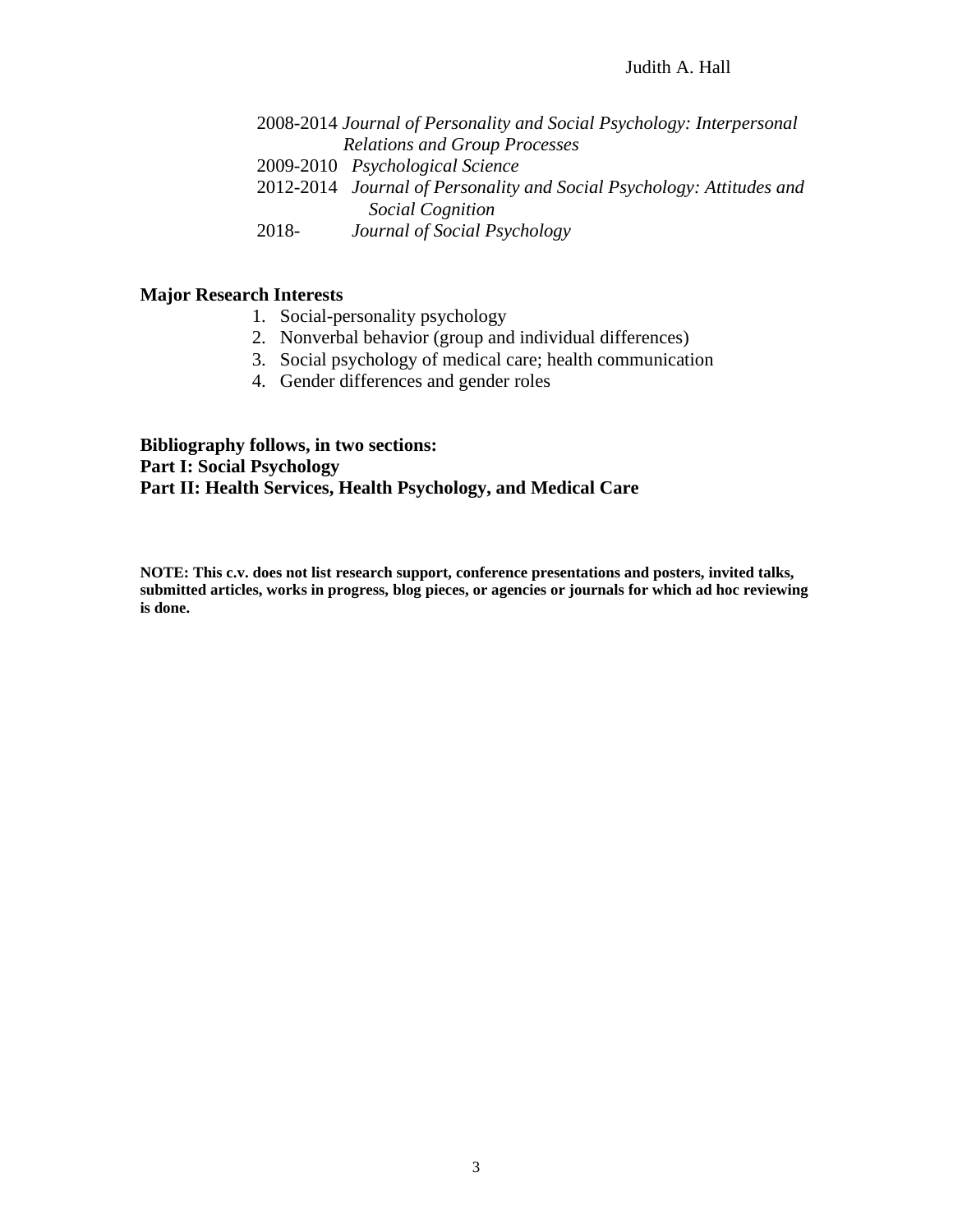## **Bibliography PART I: Social Psychology**

**NOTE: Publications in health services, health psychology, and medical care are listed in PART II.** J. A. Hall was named J. H. Koivumaki from 1966 to 1975.

#### **Articles: Social Psychology**

- 1. Scherer, K. R., Koivumaki, J., and Rosenthal, R. (1972). Minimal cues in the vocal communication of affect: Judging emotions from content-masked speech. *Journal of Psycholinguistic Research*, *1*, 269-285.
- 2. Scherer, K. R., Rosenthal, R., and Koivumaki, J. (1972). Mediating interpersonal expectancies via vocal cues: Differential speech intensity as a means of social influence. *European Journal of Social Psychology*, *2*, 163-176.
- 3. Uno, Y., Koivumaki, J. H., and Rosenthal, R. (1972). Unintended experimenter behavior as evaluated by Japanese and American observers. *Journal of Social Psychology*, *88*, 91-106.
- 4. Koivumaki, J. H. (Winter 1975). "Body language taught here": Critique of popular books on nonverbal communication. *Journal of Communication*, *25*, 26-30.
- 5. Zuckerman, M., Lipets, M. S., Koivumaki, J. H., & Rosenthal, R. (1975). Encoding and decoding nonverbal cues of emotion. *Journal of Personality and Social Psychology*, *32*, 1068-1076.
- 6. Taylor, S. E., & Koivumaki, J. H. (1976). The perception of self and others: Acquaintanceship, affect, and actor-observer differences. *Journal of Personality and Social Psychology*, *33*, 403-408.
- 7. Hall, J. A., & Taylor, S. E. (1976). When love is blind: Maintaining idealized images of one's spouse. *Human Relations*, *29*, 751-61.
- 8. Zuckerman, M., Hall, J. A., DeFrank, R. S., & Rosenthal, R. (1976). Encoding and decoding of spontaneous and posed facial expressions. *Journal of Personality and Social Psychology*, *34*, 966-77.
- 9. Scherer, K. R., Scherer, U., Hall, J. A., & Rosenthal, R. (1977). Differential attribution of personality based on multi-channel presentation of verbal and nonverbal cues. *Psychological Research*, *39*, 221-47.
- 10. Hall, J. A., Rosenthal, R., Archer, D., DiMatteo, M. R., & Rogers, P. L. (1977). Nonverbal skills in the classroom. *Theory Into Practice*, *16*, 162-66.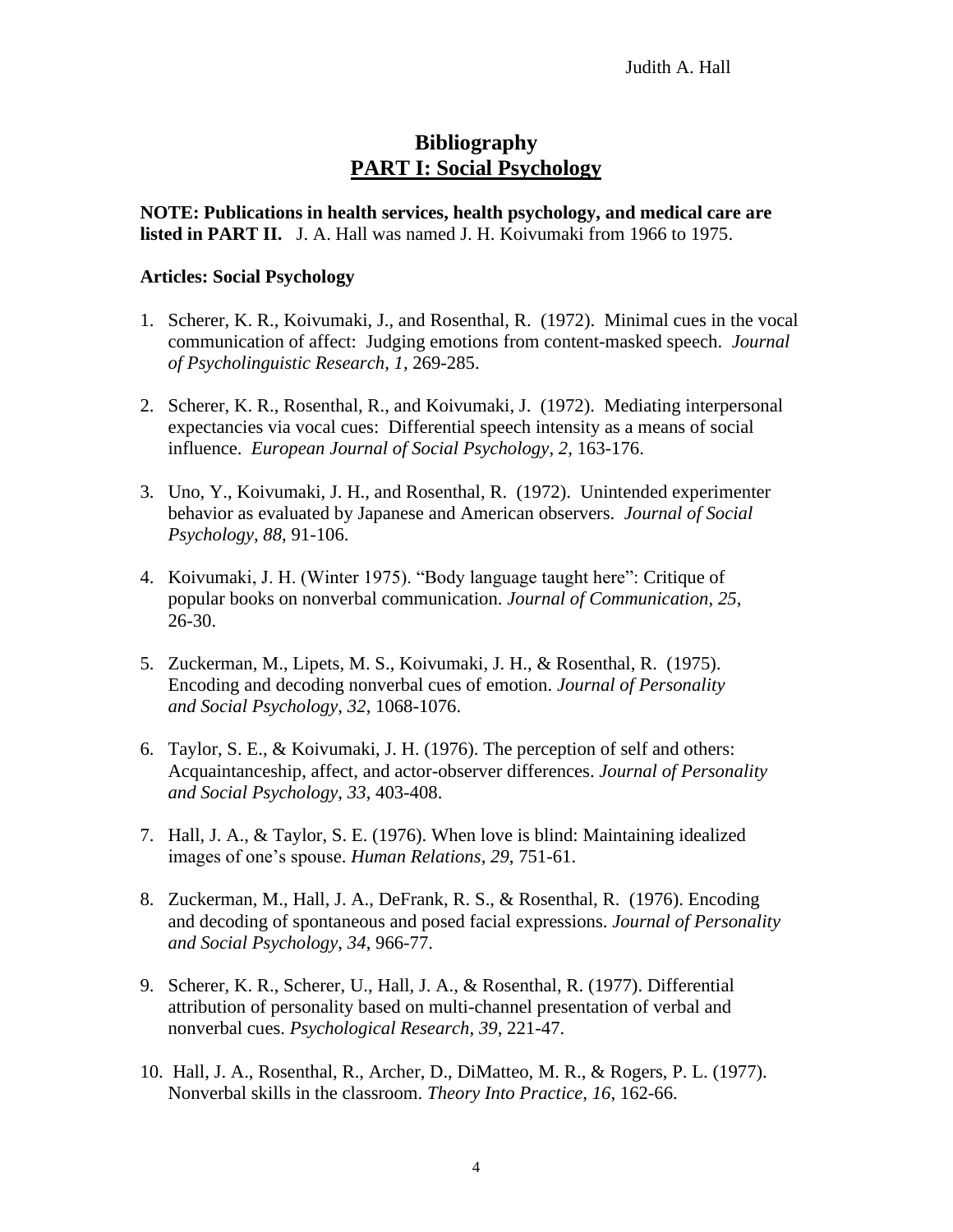- 11. Rosenthal, R., Hall, J. A., & Zuckerman, M. (1978). The relative equivalence of encoders in studies of nonverbal encoding and decoding. *Environmental Psychology and Nonverbal Behavior*, *2*, 161-66.
- 12. Zuckerman, M., DeFrank, R. S., Hall, J. A., & Rosenthal, R. (1978). Accuracy of nonverbal communication as determinant of interpersonal expectancy effects. *Environmental Psychology and Nonverbal Behavior*, *2*, 206-14.
- 13. Thomas, C., Hall, J. A., Miller, F. D., Dewhirst, J. R., Fine, G. A., Taylor, M., & Rosnow, R. (1979). Evaluation apprehension, social desirability, and the interpretation of test correlations. *Social Behavior and Personality*, *7*, 193-7.
- 14. DiMatteo, M. R., & Hall, J. A. (1979). Nonverbal decoding skill and attention to nonverbal cues: A research note. *Environmental Psychology and Nonverbal Behavior*, *3*, 188-92.
- 15. Zuckerman, M., DeFrank, R. S., Hall, J. A., Larrance, D. T., & Rosenthal, R. (1979). Facial and vocal cues of deception and honesty. *Journal of Experimental Social Psychology*, *15*, 378-96.
- 16. Zuckerman, M., Larrance, D. T., Hall, J. A., DeFrank, R. S., & Rosenthal, R. (1979). Posed and spontaneous decoding and encoding of facial and vocal cues of emotion. *Journal of Personality*, *47*, 712-33.
- 17. Hall, J. A. (1980). Voice tone and persuasion. *Journal of Personality and Social Psychology*, *38*, 924-34.
- 18. Hall, J. A., & Halberstadt, A. G. (1980). Masculinity and femininity in children: Development of the Children's Personal Attributes Questionnaire. *Developmental Psychology*, *16*, 270-80.
- 19. Hall, J. A. (1980). Gender differences in sending and judging nonverbal emotional cues. *Evaluation in Education*, *4*, 71-2.
- 20. Halberstadt, A. G., & Hall, J. A. (1980). Who's getting the message? Children's nonverbal skill and their evaluation by teachers. *Developmental Psychology*, *16*, 564-73.
- 21. Hall, J. A., & Halberstadt, A. G. (1981). Sex roles and nonverbal communication skills. *Sex Roles*, *7*, 273-87.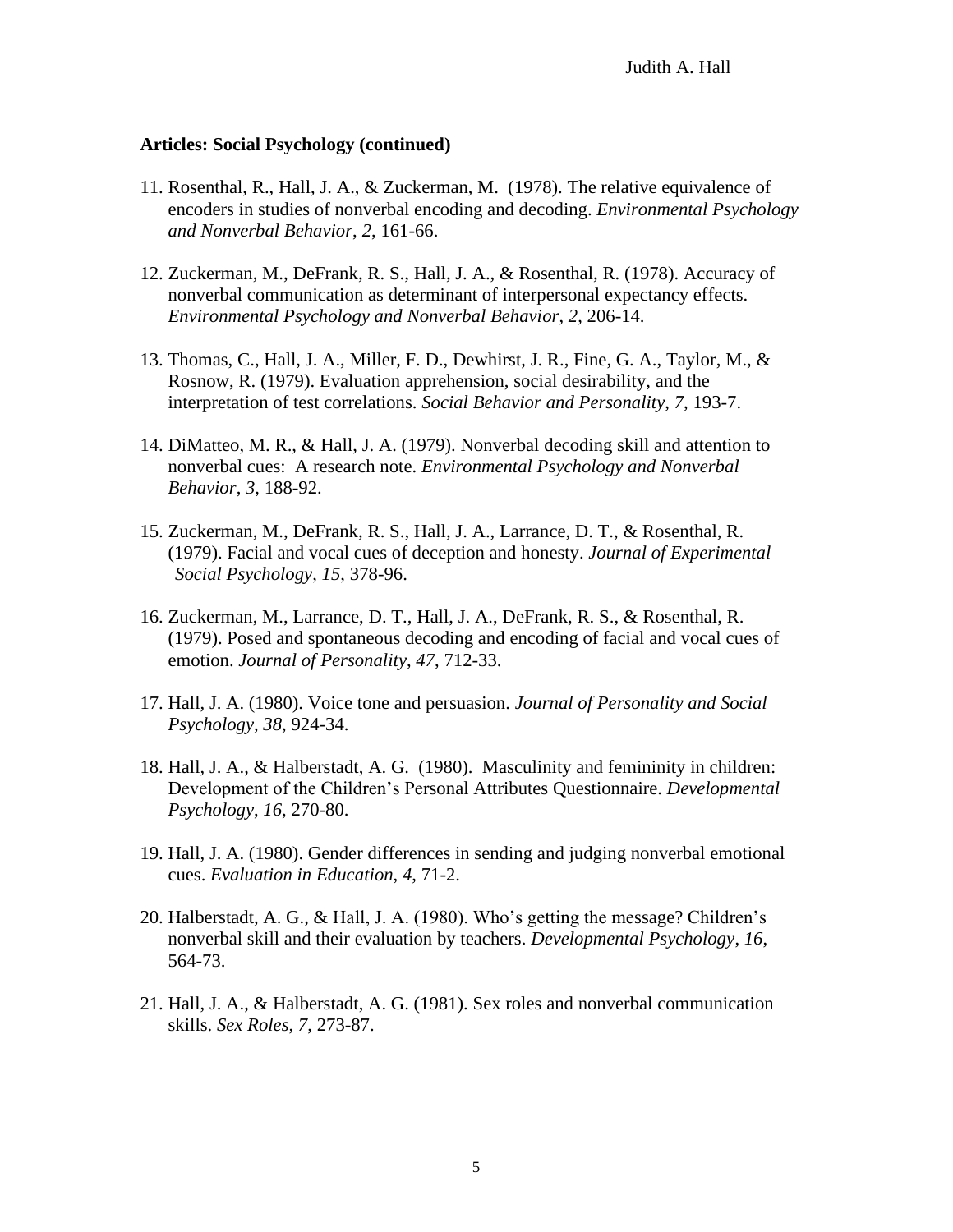- 22. Rosenthal, R., & Hall, J. A. (1981). Critical values of Z for combining independent probabilities. *Replications in Social Psychology*, *1*, 1-6.
- 23. Hall, J. A., & Braunwald, K. G. (1981). Gender cues in conversations. *Journal of Personality and Social Psychology*, *40*, 99-110.
- 24. Hall, J. A., Braunwald, K. G., & Mroz, B. J. (1982). Gender, affect, and influence in a teaching situation. *Journal of Personality and Social Psychology*, *43*, 270-80.
- 25. Taylor, M. C., & Hall, J. A. (1982). Psychological androgyny: Theories, methods, and conclusions. *Psychological Bulletin*, *92*, 347-66.
- 26. Hall, J. A., Mroz, B. J., & Braunwald, K. G. (1983). Expression of affect and locus of control. *Journal of Personality and Social Psychology*, *45*, 156-162.
- 27. Hall, J. A., Aist, M. B., & Pike, K. M. (1983). Nonverbal behavior and person description in men's and women's prose. *Journal of Nonverbal Behavior*, *7*, 213-222.
- 28. Rand, C. S., & Hall, J. A. (1983). Sex differences in the accuracy of self-perceived attractiveness. *Social Psychology Quarterly*, *46*, 359-363.
- 29. Stier, D. S., & Hall, J. A. (1984). Gender differences in touch: An empirical and theoretical review. *Journal of Personality and Social Psychology*, *47*, 440-59.
- 30. Boden, L. I., Hall, J. A., Levenstein, C., & Punnett, L. (1984). The effectiveness of union-management health and safety committees: A study based on survey, interview, and OSHA data. *Journal of Occupational Medicine*, *26*, 829-834.
- 31. Hall, J. A., & Taylor, M. C. (1985). Psychological androgyny and the masculinity X femininity interaction. *Journal of Personality and Social Psychology*, *49*, 429-435.
- 32. Hall, J. A., & Veccia, E. M. (1990). More "touching" observations: New insights on men, women, and interpersonal touch. *Journal of Personality and Social Psychology*, *59*, 1155-1162.
- 33. Hall, J. A., & Rosenthal, R. (1991). Testing for moderator variables in metaanalysis: Issues and methods. *Communication Monographs*, *58*, 437-448.
- 34. Hall, J. A., & Halberstadt, A. G. (1994). "Subordination" and sensitivity to nonverbal cues: A study of married working women. *Sex Roles*, *31*, 149-165.
- 35. Briton, N. J., & Hall, J. A. (1995). Gender-based expectancies and observer judgments of smiling. *Journal of Nonverbal Behavior*, *19*, 49-65.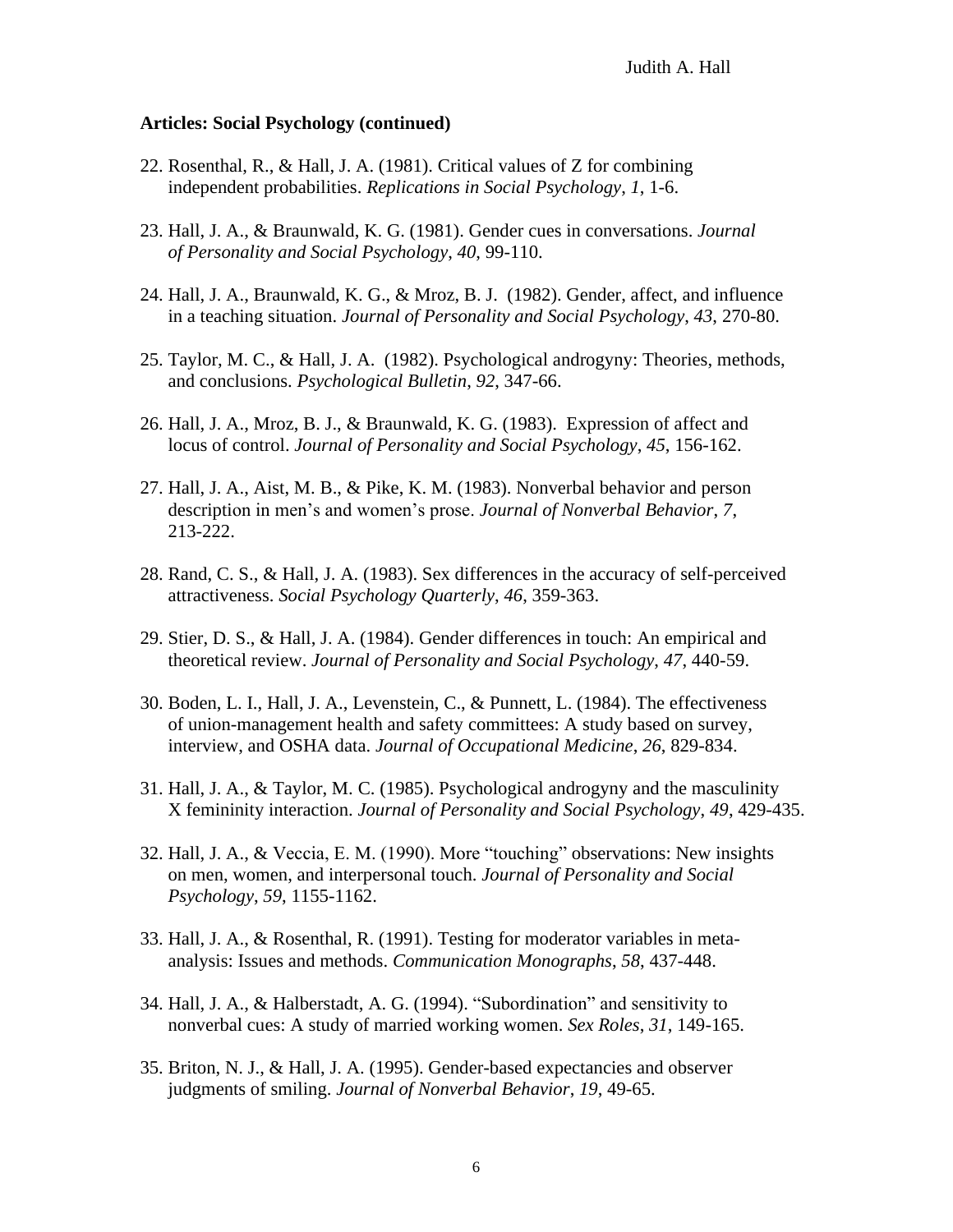- 36. Briton, N. J., & Hall, J. A. (1995). Beliefs about female and male nonverbal communication. *Sex Roles*, *32*, 79-90.
- 37. Hall, J. A., & Rosenthal, R. (1995). Interpreting and evaluating meta-analysis. *Evaluation & the Health Professions*, *18*, 393-407.
- 39. Hall, J. A. (1996). Touch, status, and gender at professional meetings. *Journal of Nonverbal Behavior*, *20*, 23-44.
- 40. Hall, J. A., Halberstadt, A. G., & O'Brien, C. E. (1997). "Subordination" and nonverbal sensitivity: A study and synthesis of findings based on trait measures. *Sex Roles*, *37*, 295-317.
- 41. Hall, J. A., & Friedman, G. B. (1999). Status, gender, and nonverbal behavior: A study of structured interactions between employees of a company. *Personality and Social Psychology Bulletin*, *25*, 1082-1091.
- 42. Hall, J. A., & Carter, J. D. (1999). Gender-stereotype accuracy as an individual difference. *Journal of Personality and Social Psychology*, *77*, 350-359.
- 43. Hall, J. A., Carter, J. D., & Horgan, T. G. (2001). Status roles and recall of nonverbal cues. *Journal of Nonverbal Behavior, 25,* 79-100.
- 44. Hall, J. A., Carter, J. D., Jimenez, M. C., Frost, N. A., & Smith LeBeau, L. (2002). Smiling and relative status in news photographs. *Journal of Social Psychology, 142,* 500-510.
- 45. Murphy, N. A., Hall, J. A., & Smith LeBeau, L. (2001). Who's smart? Beliefs about the expression of intelligence in social behavior. *Representative Research in Social Psychology, 25*, 34-42.
- 46. Hall, J. A., Smith LeBeau, L., Gordon Reinoso, J., & Thayer, F. (2001). Status, gender, and nonverbal behavior in candid and posed photographs: A study of conversations between university employees. *Sex Roles, 44*, 677-691.
- 47. Zebrowitz, L. A., Hall, J. A., Murphy, N. A., & Rhodes, G. (2002). Looking smart and looking good: Facial cues to intelligence and their origins. *Personality and Social Psychology Bulletin, 28,* 238-249.
- 48. Hall, J. A., Horgan, T. G., & Carter, J. D. (2002). Assigned and felt status in relation to observer-coded and participant-reported smiling. *Journal of Nonverbal Behavior, 26,* 63-81.
- 49. Murphy, N. A., Hall, J. A., & Colvin, C. R. (2003). Accurate intelligence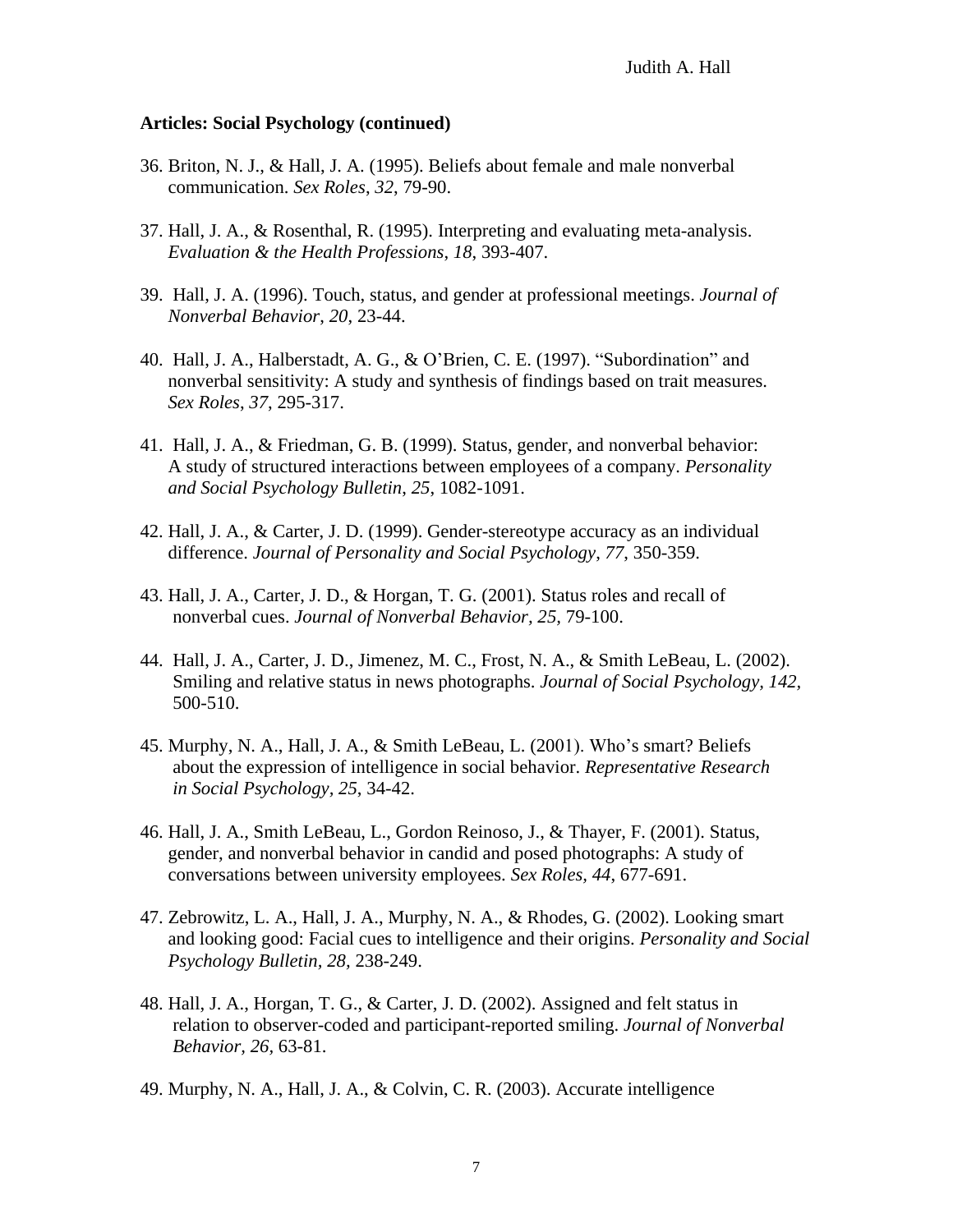assessments in social interaction: Mediators and gender effects. *Journal of Personality, 71,* 465-493.

- 50. Schmid Mast, M., & Hall, J. A. (2003). Anybody can be a boss but only certain people make good subordinates: Behavioral impacts of striving for dominance and dominance aversion. *Journal of Personality, 71,* 871-891.
- 51. Horgan, T. G., Schmid Mast, M., Hall, J. A., & Carter, J. D. (2004). Gender differences in memory for the appearance of others. *Personality and Social Psychology Bulletin, 30,* 185-196.
- 52. Hall, J. A., & Horgan, T. G. (2003). Happy affect and smiling: Is their relation moderated by interpersonal power? *Emotion, 3,* 303-309*.*
- 53. Schmid Mast, M., Hall, J. A., Murphy, N. A., & Colvin, C. R. (2003). Judging assertiveness. *Facta Universitatis, 2,* 731-744.
- 54. Schmid Mast, M., & Hall, J. A. (2004).When is dominance related to smiling? Assigned dominance, dominance preference, trait dominance, and gender as moderators. *Sex Roles, 50*, 387-399.
- 55. Hall, J. A., & Matsumoto, D. (2004). Sex differences in judgments of multiple emotions from facial expressions. *Emotion, 4,* 201-206.
- 56. Schmid Mast, M., & Hall, J. A. (2004). Who is the boss and who is not? Accuracy of judging status. *Journal of Nonverbal Behavior, 28,* 145-165.
- 57. Rosip, J. C., & Hall, J. A. (2004). Knowledge of nonverbal cues, gender, and nonverbal decoding accuracy. *Journal of Nonverbal Behavior, 28,* 267-286.
- 58. Carney, D. R., Hall, J. A., & Smith LeBeau, L. (2005). Beliefs about the nonverbal expression of social power. *Journal of Nonverbal Behavior, 29,* 105-123.
- 59. Hall, J. A., Rosip, J. C., Smith LeBeau, L., Horgan, T. G., & Carter, J. D. (2006). Attributing the sources of accuracy in unequal-power dyadic communication: Who is better and why? *Journal of Experimental Social Psychology*, *42*, 18-27*.*
- 60. Hall, J. A., Coats, E. J., & Smith LeBeau, L. (2005). Nonverbal behavior and the vertical dimension of social relations: A meta-analysis. *Psychological Bulletin, 131,* 898-924.
- 61. Hall, J. A. (2006). Nonverbal behavior, status, and gender: How do we understand their relations? *Psychology of Women Quarterly, 30,* 384-391**.**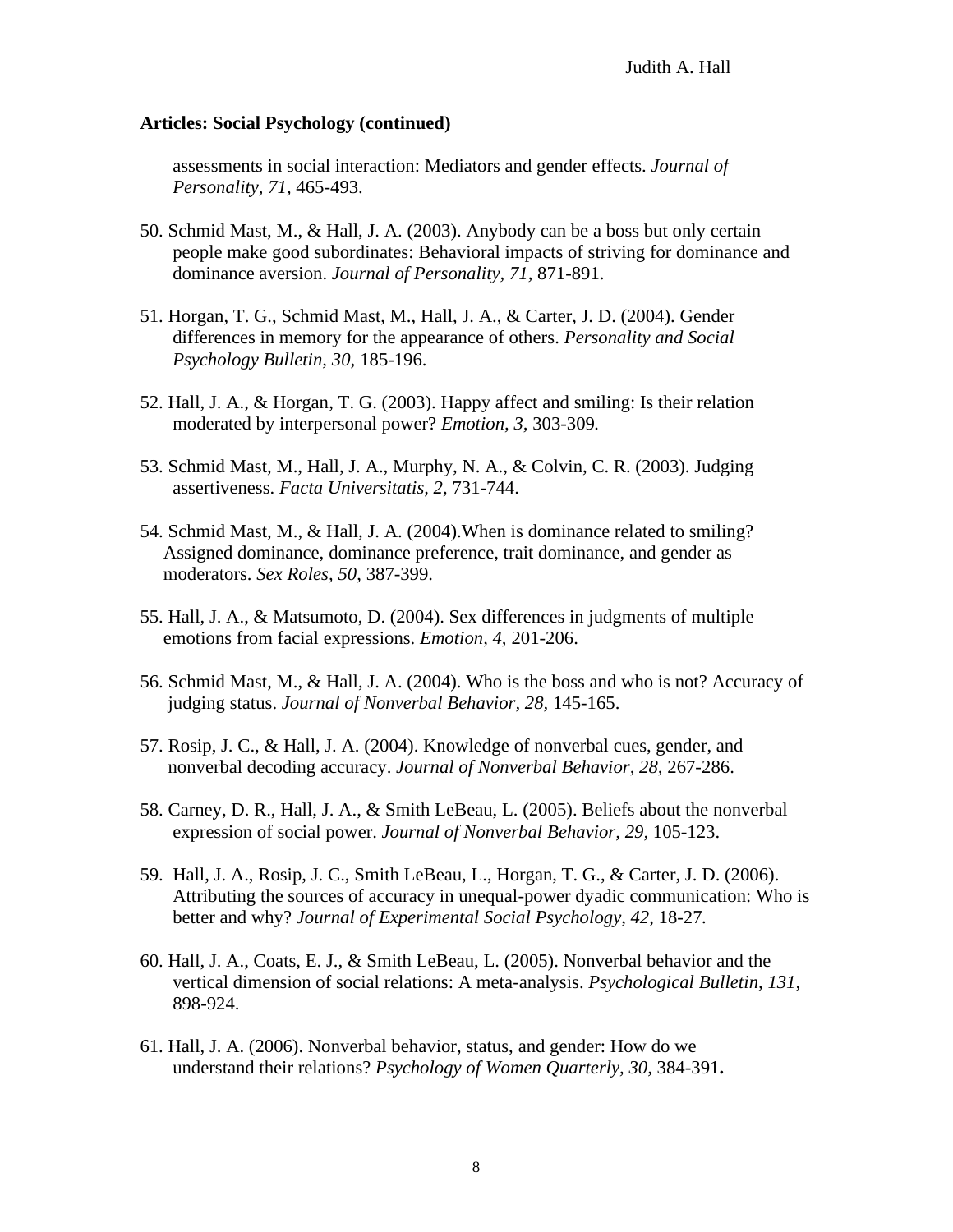- 62. Schmid Mast, M., & Hall, J. A. (2006). Women's advantage at remembering others' appearance: A systematic look at the why and when of a gender difference. *Personality and Social Psychology Bulletin, 32,* 353-364.
- 63. Schmid Mast, M., Hall, J. A., & Ickes, W. (2006). Inferring power-relevant thoughts and feelings in others: A signal detection analysis. *European Journal of Social Psychology, 36,* 469-478.
- 64. Hall, J. A., Murphy, N. A., & Carney, D. R. (2006). On the varieties of asymmetrical dependency: Feelings, motives, behavior, and accuracy in a dyadic interaction. *European Journal of Social Psychology, 36,* 583-599.
- 65. Carter, J. D., Hall, J. A., Carney, D. R., & Rosip, J. C. (2006). Individual differences in the acceptance of stereotyping. *Journal of Research in Personality, 40,*  1103-1118.
- 66. Hall, J. A., Murphy, N. A., & Schmid Mast, M. (2006). Recall of nonverbal cues: Exploring a new definition of interpersonal sensitivity. *Journal of Nonverbal Behavior, 30,* 141-155*.*
- 67. Carney, D. R., Colvin, C. R., & Hall, J. A. (2007). A thin-slice approach to accuracy of first impressions. *Journal of Research in Personality, 41,* 1054-1072.
- 68. Hall, J. A., & Schmid Mast, M. (2007). Sources of accuracy in the empathic accuracy paradigm. *Emotion, 7,* 438-446.
- 69. Hall, J. A., Murphy, N. A., & Schmid Mast, M. (2007). Nonverbal self-accuracy in interpersonal interaction. *Personality and Social Psychology Bulletin, 33,* 1675- 1685.
- 70. Hall, J. A., & Schmid Mast, M. (2008). Are women always more interpersonally sensitive than men? Impact of content domain and motivation. *Personality and Social Psychology Bulletin, 34,* 144-155*.*
- 71. Carter, J. D., & Hall, J. A. (2008). Individual differences in the accuracy of detecting social covariations: Ecological sensitivity. *Journal of Research in Personality, 42,* 439-455.
- 72. Schmid Mast, M., Hall, J. A., & Schmid, P. C. (2010). Wanting to be boss and wanting to be subordinate: Effects on performance motivation. *Journal of Applied Social Psychology, 40,* 458-472.
- 73. Andrzejewski, S. A., Hall, J. A., & Salib, E. R. (2009). Anti-Semitism and identification of Jewish group membership from photographs. *Journal of Nonverbal*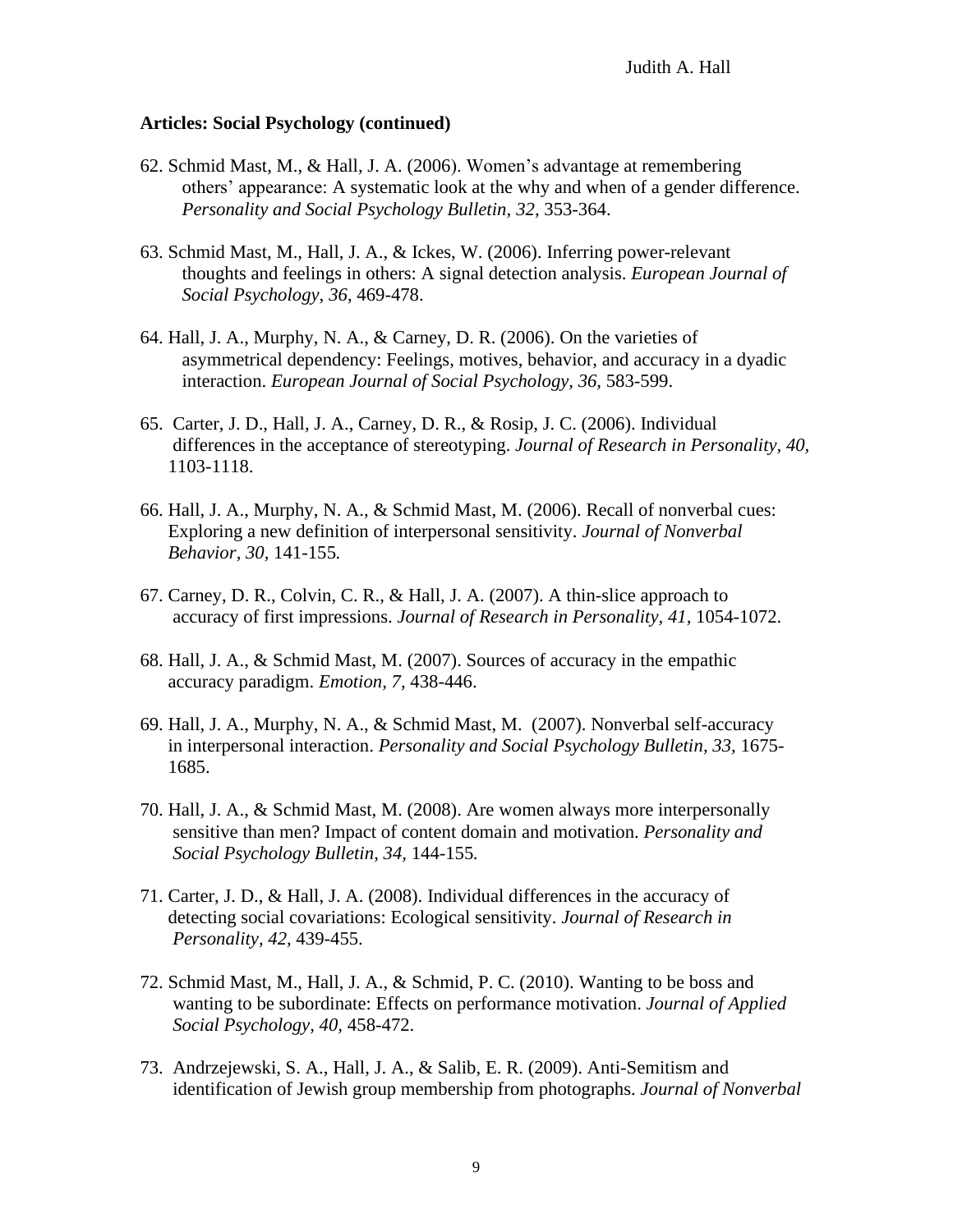*Behavior, 33,* 47-58.

- 74. Hall, J. A., Andrzejewski, S. A., Murphy, N. A., Schmid Mast, M., & Feinstein, B. (2008). Accuracy of judging others' traits and states: Comparing mean levels across tests. *Journal of Research in Personality, 42,* 1476-1489.
- 75. Hall, J. A., Andrzejewski, S. A., & Yopchick, J. E. (2009). Psychosocial correlates of interpersonal sensitivity: A meta-analysis. *Journal of Nonverbal Behavior, 33,* 149-180.
- 76. Hall, J. A., Blanch, D. C., Horgan, T. G., Murphy, N. A., Rosip, J. C., & Schmid Mast, M. (2009). Motivation and interpersonal sensitivity: Does it matter how hard you try? *Motivation and Emotion, 33,* 291-302.
- 77. Schmid Mast, M., Jonas, K., & Hall, J. A. (2009). Give a person power and he or she will show interpersonal sensitivity: The phenomenon and its why and when. *Journal of Personality and Social Psychology, 97*, 835-850.
- 78. Hall, J. A., Gunnery, S. D., & Andrzejewski, S. A. (2011). Nonverbal emotion displays, communication modality, and the judgment of personality. *Journal of Research in Personality, 45,* 77-83.
- 79. Murphy, N. A., & Hall, J. A. (2011). Intelligence and nonverbal sensitivity: A metaanalysis. *Intelligence, 39,* 54-63*.*
- 80. Bänziger, T., Scherer, K. R., Hall, J. A., & Rosenthal, R. (2011). Introducing the MiniPONS: A short multichannel version of the Profile of Nonverbal Sensitivity (PONS). *Journal of Nonverbal Behavior, 35,* 189-204.
- 81. Hall, J. A., & Colvin, C. R. (2011). On making a thriving field even better: Acknowledging the past and looking to the future. *Psychological Inquiry, 22*, 193- 199.
- 82. Gunnery, S. D., Hall, J. A., & Ruben, M. A. (2012). The deliberate Duchenne smile: Individual differences in expressive control. *Journal of Nonverbal Behavior, 37,* 29- 41.
- 83. Zuckerman, M., Silberman, J., & Hall, J. A. (2013). The relation between intelligence and religiosity: A meta-analysis and some proposed explanations. *Personality and Social Psychology Review, 17,* 325-354.
- 84. Gunnery, S. D., & Hall, J. A. (2014). The Duchenne smile and persuasion. *Journal of Nonverbal Behavior, 38,* 181-194.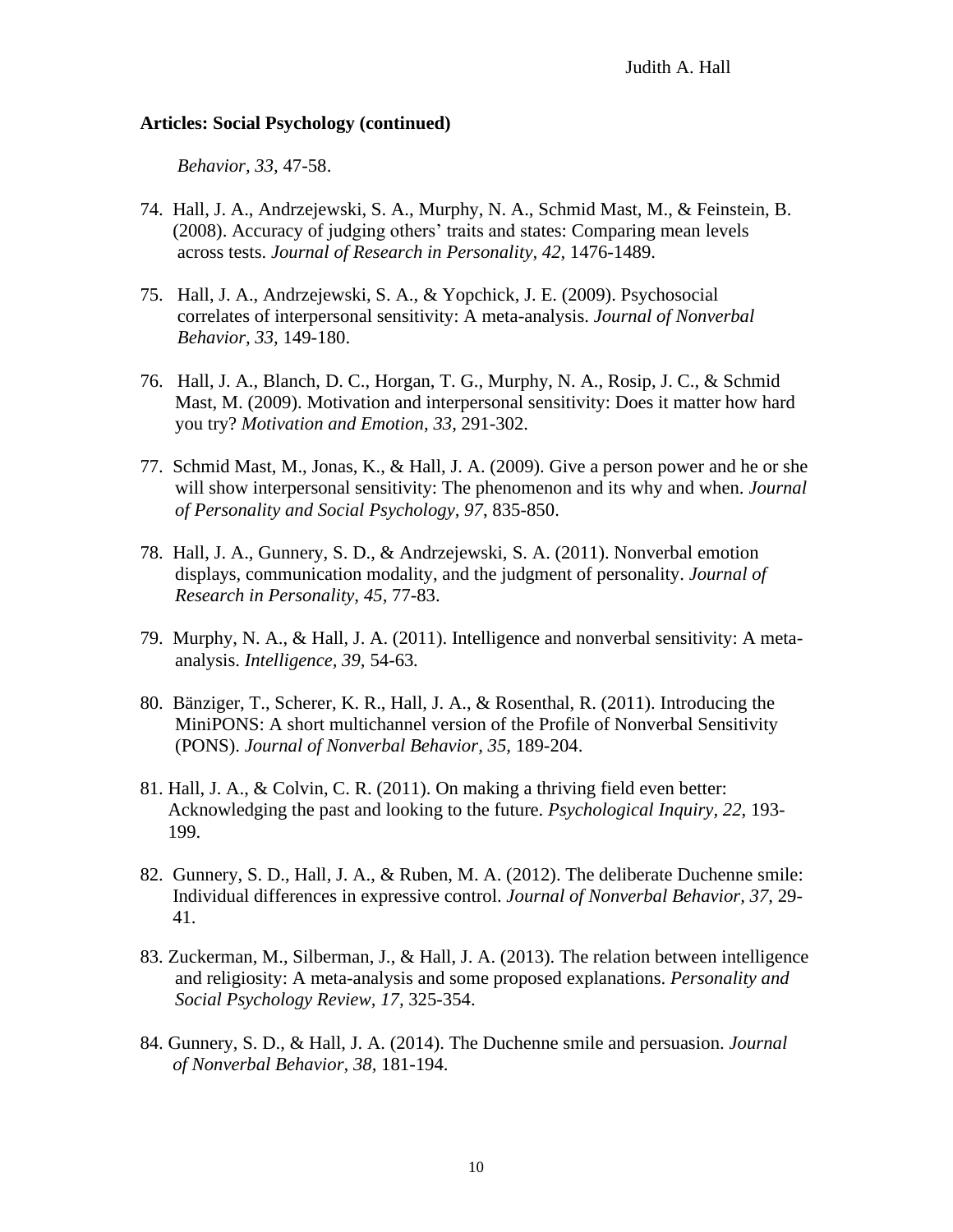- 85. Hall, J. A., Verghis, P., Stockton, W., & Goh, J. X. (2014). It takes just 120 seconds: Predicting satisfaction in technical support calls. *Psychology and Marketing, 31,* 500-508.
- 86. Ruben, M. A., Hill, K. M., & Hall, J. A. (2014). How women's sexual orientation guides accuracy of interpersonal judgements of other women. *Cognition & Emotion, 28,* 1512-1521.
- 87. Hall, J. A., Schmid Mast, M., & Latu, I. (2015). The vertical dimension of social relations and accurate interpersonal perception: A meta-analysis. *Journal of Nonverbal Behavior, 39,* 131-163.
- 88. Ruben, M. A., Hall, J. A., & Schmid Mast, M. (2015). Smiling in a job interview: When less is more. *Journal of Social Psychology, 155,* 107-126.
- 89. Murphy, N. A., Hall, J. A., Schmid Mast, M., Ruben, M. A., Frauendorfer, D., Blanch-Hartigan, D., Roter, D. L., & Nguyen, L. (2015). Reliability and validity of nonverbal thin slices in social interactions. *Personality and Social Psychology Bulletin, 41,* 199-213.
- 90. Goh, J. X., & Hall, J. A. (2015). Nonverbal and verbal expressions of men's sexism in mixed-gender interactions*. Sex Roles, 72,* 252-261*.*
- 91. Hall, J. A., Goh, J. X., Schmid Mast, M., & Hagedorn, C. (2016). Individual differences in accurately assessing personality from text. *Journal of Personality, 84,* 433-445.
- 92. Goh, J. X., Rad, A., & Hall, J. A. (2017). Bias and accuracy in judging sexism in mixed-gender social interactions. *Group Processes and Interpersonal Relations, 20,*  850-866.
- 93. Murphy, N. A., Schmid Mast, M., & Hall, J. A. (2016). Nonverbal self-accuracy: Individual differences in knowing one's own social interaction behavior. *Personality and Individual Differences, 101,* 30-34.
- 94. Zuckerman, M., Li, C., & Hall, J. A. (2016). When men and women differ in self-esteem and when they don't: A meta-analysis. *Journal of Research in Personality, 64,* 34-51.
- 95. Goh, J. X., Hall, J. A., & Rosenthal, R. (2016). Mini meta-analysis of your own studies: Some arguments on why and a primer on how. *Social and Personality Psychology Compass, 10,* 535-549.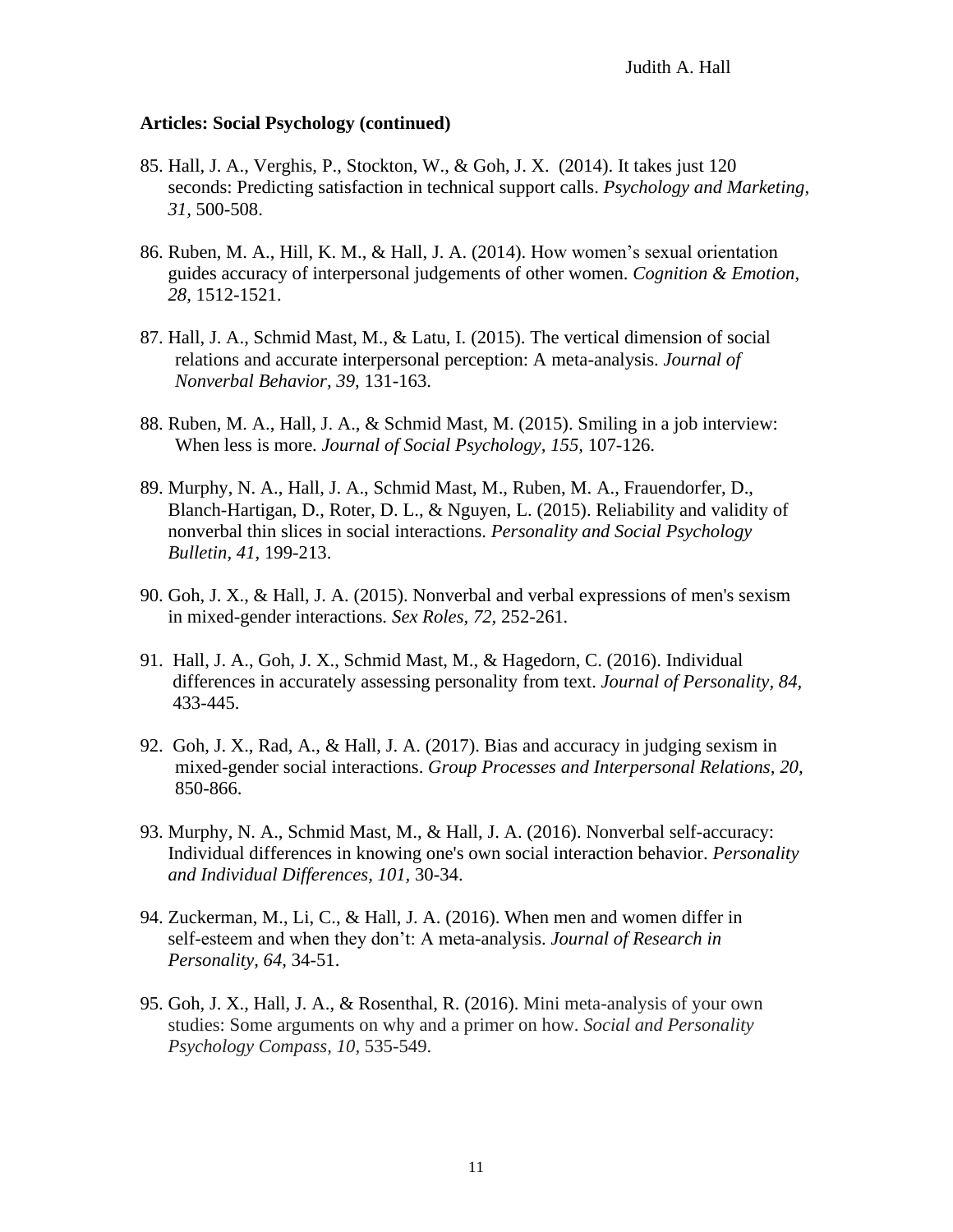- 96. Goh, J. X., Schlegel, K., Tignor, S. M., & Hall, J. A. (2016). Who is interested in personality? The Interest in Personality Scale and its correlates. *Personality and Individual Differences, 101*, 185-191.
- 97. Hall, J. A., Gunnery, S. D., Letzring, T., Carney, D. R., & Colvin, C. R. (2017). Accuracy of judging affect and accuracy of judging personality: How and when are they related? *Journal of Personality, 85,* 583-592.
- 98. Schlegel, K., Boone, R. T., & Hall, J. A. (2017). Individual differences in interpersonal accuracy: A multi-level meta-analysis to assess whether judging other people is one skill or many. *Journal of Nonverbal Behavior, 41,* 103-137*.*
- 99. Hall, J. A., Back, M. D., Nestler, S., Frauendorfer, D., Schmid Mast, M., & Ruben, M. A. (2018). How do different ways of measuring individual differences in zeroacquaintance personality judgment accuracy correlate with each other? *Journal of Personality, 86,* 220-232.
- 100. Schlegel, K., Vicaria, I., Isaacowitz, D., & Hall, J. A. (2017). Effectiveness of a short audiovisual emotion recognition training program in adults. *Motivation and Emotion, 41,* 646-660*.*
- 101. Hall, J. A., & Goh, J. X. (2017). Studying stereotype accuracy from an integrative social-personality perspective. *Social and Personality Psychology Compass, 11,* 1- 10.
- 102. Johnson, K., Thompson, J., Hall, J. A., & Meyer, C. (2017). Crisis (hostage) negotiators weigh in: the skills, behaviors, and qualities that characterize an expert crisis negotiator. *Police Practice and Research: An International Journal, 19,* 472- 489*.*
- 103. Schmid Mast, M., & Hall, J. A. (2018). The impact of interpersonal accuracy for behavioral outcomes. *Current Directions in Psychological Science, 27,* 309-314.
- 104. Hall, J. A., & Schwartz, R. (2019). Empathy present and future. *Journal of Social Psychology, 159,* 225-243.
- 105. Hall, J. A., Horgan, T. G., & Murphy, N. A. (2019). Nonverbal communication. *Annual Review of Psychology, 70,* 271-294.
- 106. Johnson, K. E., & Hall, J. A. (2018). Validity of self-reported conflict handling preferences and the role of self-enhancement. *International Journal of Conflict Management, 29,* 543-563*.*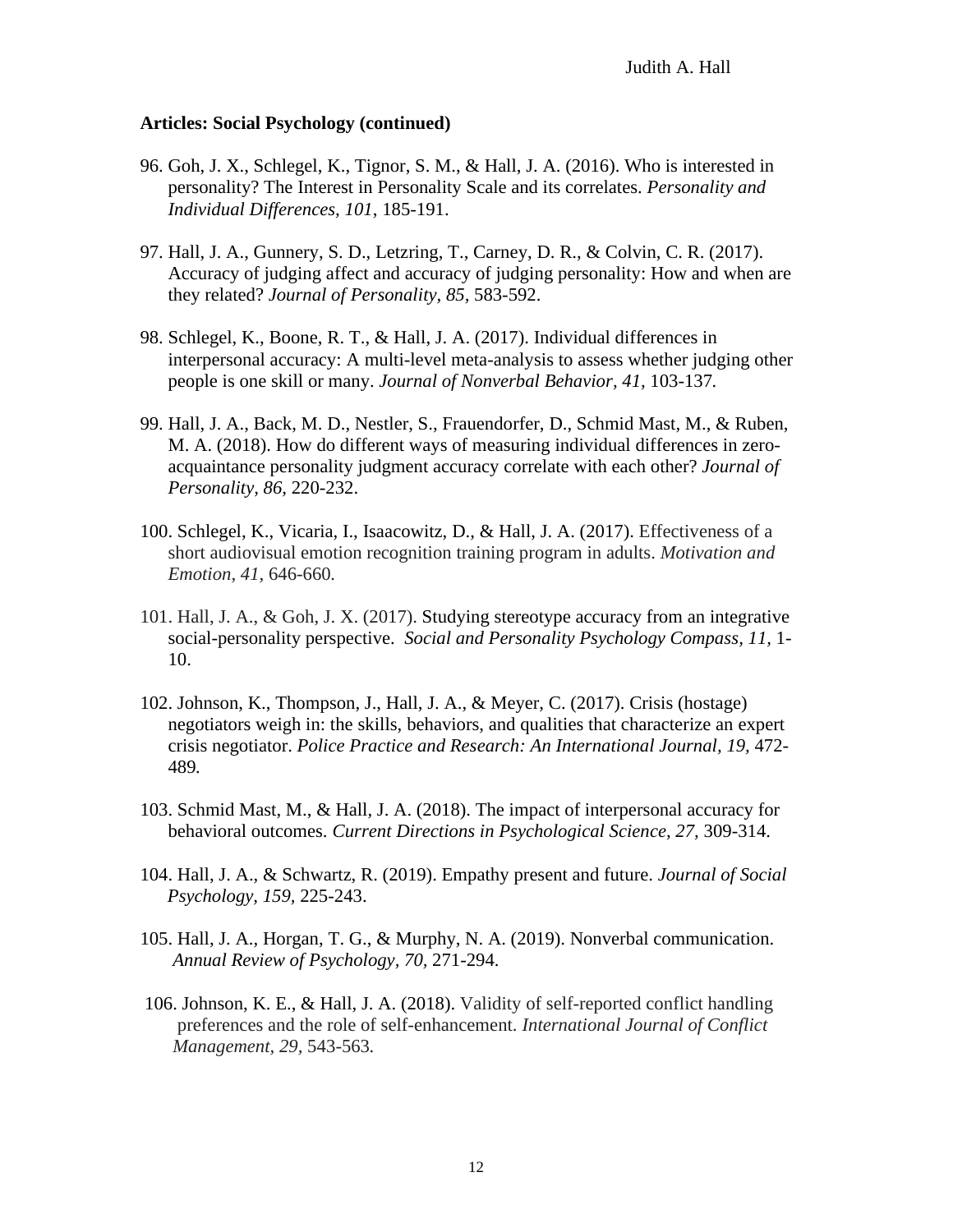- 107. Hall, J. A., & Rosenthal, R. (2018). Choosing between random effects models in meta-analysis: Units of analysis and the generalizability of obtained results. *Social and Personality Psychology Compass, 12*(10), article e12414*.*
- 108. Murphy, N. A., Hall, J. A., Ruben, M. A., Frauendorfer, D., Schmid Mast, M., Johnson, K. E., & Nguyen, L. (2019). Predictive validity of thin-slice nonverbal behavior from social interactions. *Personality and Social Psychology Bulletin, 45,*  983-993.
- 109. Goh, J. X., Ruben, M. A., & Hall, J. A. (2019). When social perception goes wrong: Judging targets' behavior toward gay versus straight people. *Basic and Applied Social Psychology, 41,* 63-71*.*
- 110. Hall, J. A., Schlegel, K., Castro, V. L., & Back, M. (2019). What laypeople think the Big Five trait labels mean. *Journal of Research in Personality, 78,* 268-285.
- 111. Wang, M. Z., & Hall, J. A. (2019). Political skill and outcomes in social life. *Personality and Individual Differences, 149,* 192-199.
- 112. Schlegel, K., Palese, T., Schmid Mast, M., Rammsayer, T., Hall, J. A., & Murphy, N. A. (2020). Meta-analysis of the relationship between emotion recognition ability and intelligence. *Cognition and Emotion, 34*(2), 329-351*.*
- 113. Zuckerman, M., Li, C., Lin, S., & Hall, J. A. (2020). The negative intelligence religiosity relation: New and confirming evidence. *Personality and Social Psychology Bulletin, 46,* 856-868.
- 114. Wang, M. Z., Chen, K., & Hall, J. A. (2020). Predictive validity of thin slices of verbal and nonverbal behaviors: Comparison of slice lengths, locations, and rating methodologies. *Journal of Nonverbal Behavior*.
- 115. Wang, M. Z., & Hall, J. A. (2020). Lab to life: Impression management effectiveness and behaviors. *Social Influence, 15*(1), 46-63.
- 116. Hall, J. A., Schwartz, R., & Duong, F. (2021). How do laypeople define empathy?  *Journal of Social Psychology, 161*(1), 5-24.
- 117. Hall, J. A., Harvey, S. E., Johnson, K. E., & Colvin, C. R. (2020). Thin-slice accuracy for judging Big Five traits from personal narratives. *Personality and Individual Differences*.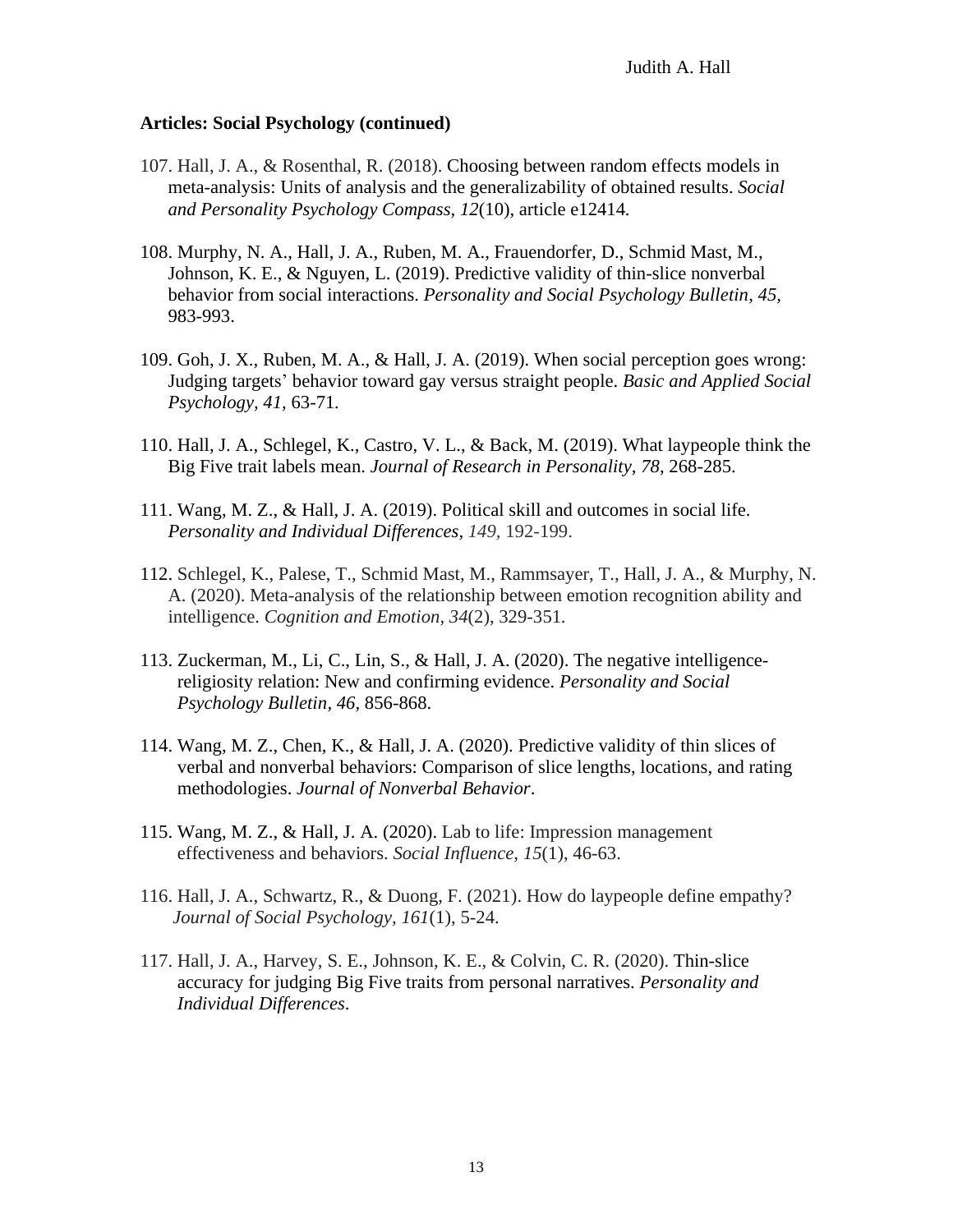- 118. Murphy, N. A., & Hall, J. A. (2021). Capturing behavior in small doses: A review of comparative research in evaluating thin slices for behavioral measurement. *Frontiers in Psychology*.
- 119. Murphy, B. A., Hall, J. A., & Duong, F. (2022). It looks like construct validity, but look again: Comment on Clutterbuck et al. (2021) and recommendations for scale developers in the broad "empathy" domain. *Psychological Assessment*.
- 120. Hall, J. A., & Schwartz, R. (2022). Empathy, an important but problematic concept. *Journal of Social Psychology, 162*(1), 1-6.

## **Chapters in Books/Encyclopedia Entries: Social Psychology**

- 1. Hall, J. A., Rosenthal, R., Archer, D., DiMatteo, M. R., & Rogers, P. L. (1977). The Profile of Nonverbal Sensitivity. In P. McReynolds (Ed.), *Advances in psychological assessment*, vol. 4. San Francisco: Jossey-Bass.
- 2. Rosenthal, R., Hall, J. A., Archer, D., DiMatteo, M. R., & Rogers, P. L. (1979). The PONS test: Measuring sensitivity to nonverbal cues. In S. Weitz (Ed.), *Nonverbal communication: Readings with commentary, 2<sup>nd</sup> ed. New York: Oxford* University Press.
- 3. Rosenthal, R., Hall, J. A., Archer, D., DiMatteo, M. R., & Rogers, P. L. (1979). Measuring sensitivity to non-verbal communication: The PONS test. In A.Wolfgang (Ed.), *Nonverbal behavior*: *Applications and cross-cultural implications*. New York: Academic Press.
- 4. Hall, J. A. (1979). Gender, gender roles, and nonverbal communication skills. In R. Rosenthal (Ed.), *Skill in nonverbal communication*: *Individual differences* (pp. 32-67). Cambridge, MA: Oelgeschlager, Gunn & Hain.
- 5. Hall, J. A. (1980). Gender differences in nonverbal communication skills. In R. Rosenthal (Ed.), *Quantitative assessment of research domains*. San Francisco: Jossey-Bass.
- 6. Green, B. F., & Hall, J. A. (1984). Quantitative methods for literature reviews. *Annual Review of Psychology*, *35*, Palo Alto: Annual Reviews, Inc.
- 7. Hall, J. A. (1985). Male and female nonverbal behavior. In A. W. Siegman and S. Feldstein (Eds.), *Multichannel integrations of nonverbal behavior*. Hillsdale, NJ: Erlbaum.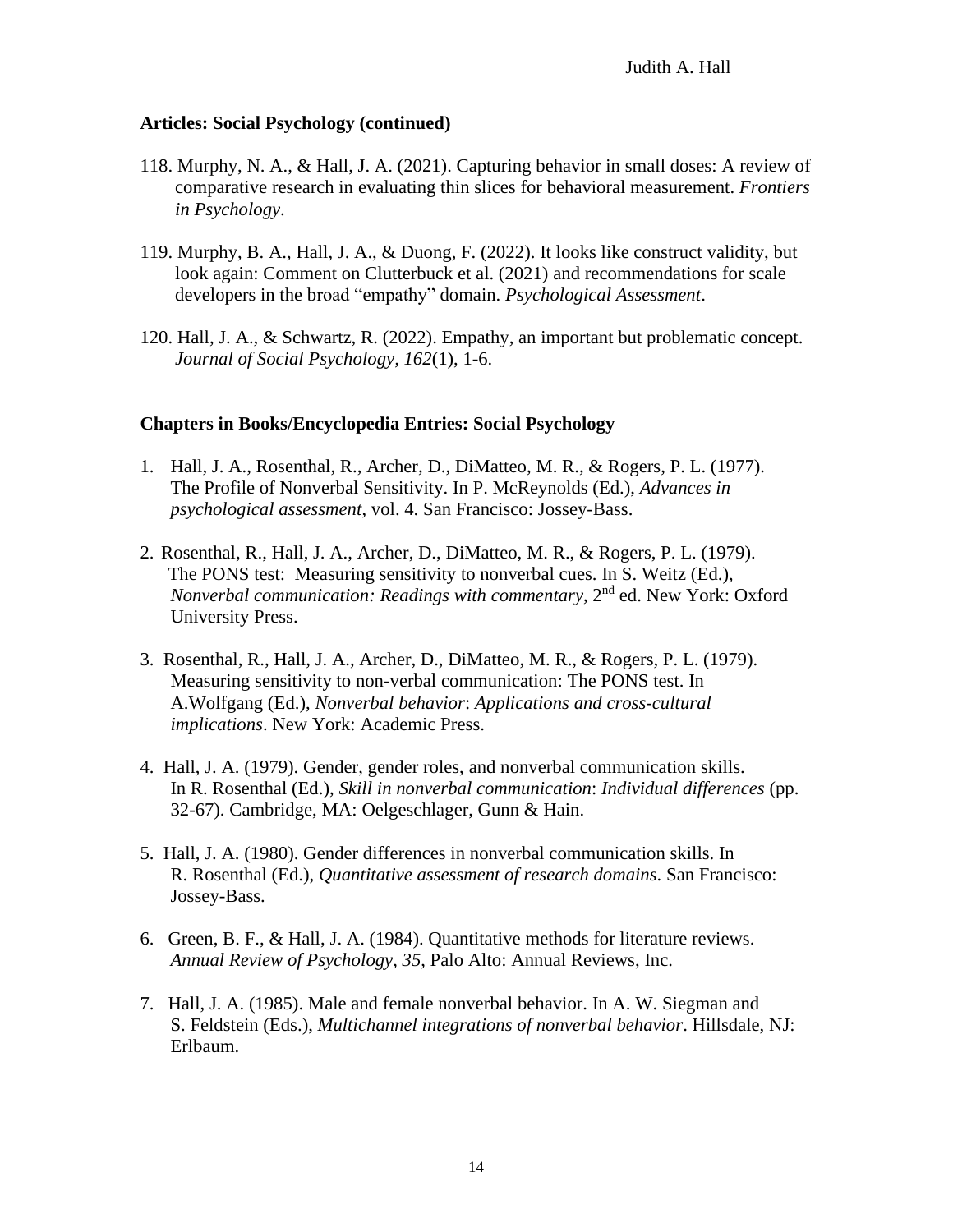- 8. Hall, J. A., & Halberstadt, A. G. (1986). Smiling and gazing. In J. S. Hyde and M. Linn (Eds.), *The psychology of gender*: *Advances through meta-analysis*. Baltimore: Johns Hopkins University Press.
- 9. Hall, J. A. (1987). On explaining gender differences: The case of nonverbal communication. In P. Shaver and C. Hendrick (Eds.), *Review of Personality and Social Psychology*, Vol. 6. Beverly Hills: Sage Publications.
- 10. Hall, J. A., & Veccia, E. M. (1992). Touch asymmetry between the sexes. In C. Ridgeway (Ed.), *Gender, interaction, and inequality* (pp. 81-96). New York: Springer-Verlag.
- 11. Hall, J. A., Tickle-Degnen, L., Rosenthal, R., & Mosteller, F. (1994). Hypotheses and problems in research synthesis. In L. V. Hedges and H. Cooper (Eds.), *Handbook of Research Synthesis* (pp. 17-28). New York: Russell Sage.
- 12. Hall, J. A., & Briton, N. J. (1993). Gender, nonverbal behavior, and expectations. In P. B. Blanck (Ed.), *Interpersonal expectations*: *Theory, research, and applications* (pp. 276-295). New York: Cambridge University Press.
- 13. Brody, L., & Hall, J. A. (1993). Gender and emotion. In M. Lewis and J. Haviland (Eds.), *Handbook of emotions*. New York: Guilford.
- 14. Tickle-Degnen, L., Hall, J. A., & Rosenthal, R. (1994). Nonverbal behavior. In *Encyclopedia of human behavior*, Vol. 3 (pp. 293-302). New York: Academic Press.
- 15. Hall, J. A., & Halberstadt, A. G. (1997). Subordination and nonverbal sensitivity: A hypothesis in search of support. In M. R. Walsh (Ed.), *Women, men, and gender*: *Ongoing debates* (pp. 120-33). New Haven: Yale University Press.
- 16. Hall, J. A. (1998). How big are nonverbal sex differences? The case of smiling and sensitivity to nonverbal cues. In D. J. Canary and K. Dindia (Eds.), *Sex differences and similarities in communication: Critical essays and empirical investigations of sex and gender in interaction* (pp. 155-177). Mahwah, NJ: Erlbaum.
- 17. Hall, J. A., Carter, J. D., & Horgan, T. G. (2000). Gender differences in the nonverbal communication of emotion. In A. H. Fischer (Ed.), *Gender and emotion: Social psychological perspectives* (pp. 97-117). Paris: Cambridge University Press.
- 18. Brody, L., & Hall, J. A. (2000). Gender, emotion, and expression. In M. Lewis and J. Haviland (Eds.), *Handbook of emotions*, 2nd Ed. New York: Guilford.
- 19. Hall, J. A. (2001). The PONS test and the psychometric approach to measuring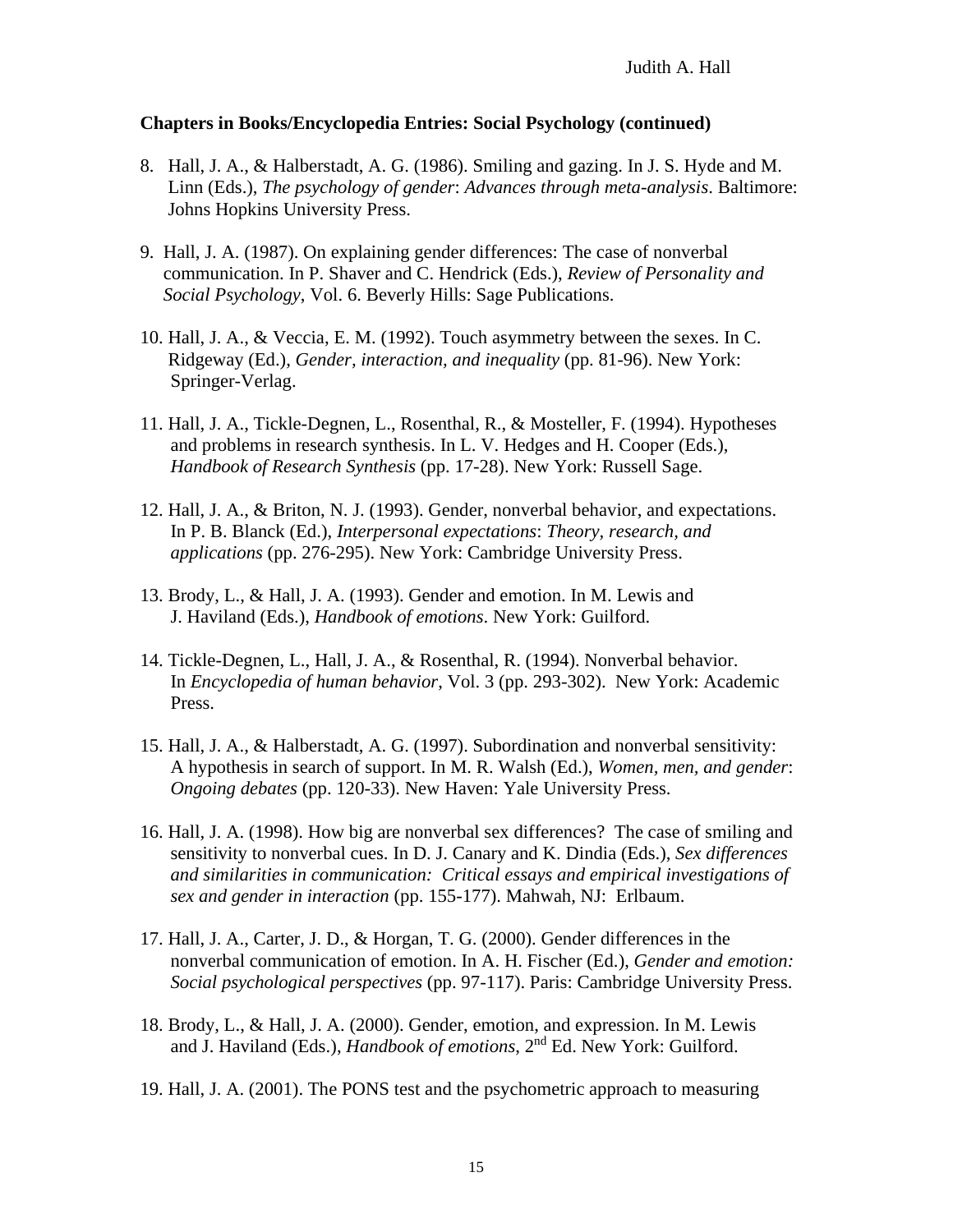interpersonal sensitivity. In J. A. Hall and F. J. Bernieri (Eds.), *Interpersonal sensitivity*: *Theory and measurement* (pp. 143-160). Mahwah, NJ: Erlbaum.

- 20. Hall, J. A. (2001). Social psychology of nonverbal communication. In N. J. Smelser and P. B. Baltes (Eds.), *International encyclopedia of the social and behavioral sciences*. Oxford, UK: Elsevier Science.
- 21. Hall, J. A., Carney, D. R., & Murphy, N. A. (2002). Gender differences in smiling. In M. H. Abel (Ed.), *An empirical reflection on the smile* (pp. 155-185). New York: Edwin Mellen Press.
- 22. Hall, J. A. (2004). Meta-analysis of nonverbal behavior. In V. Manusov (Ed.), *The sourcebook of nonverbal measures: Going beyond words* (pp. 483-492)*.*  Mahwah, NJ: Erlbaum.
- 23. Hall, J. A., Bernieri, F. J., & Carney, D. R. (2005). Nonverbal behavior and interpersonal sensitivity. In J. A. Harrigan, R. Rosenthal, & K. R. Scherer (Eds.), *The new handbook of methods in nonverbal behavior research* (pp. 237-281)*.* Oxford: Oxford University Press.
- 24. Hall, J. A. (2006). Gender differences in nonverbal communication: Similarities, differences, stereotypes, and origins. In V. L. Manusov & M. L. Patterson (Eds.), *The handbook of nonverbal communication* (pp. 201-218). Thousand Oaks, CA: Sage.
- 25. Hall, J. A., Coats, E. J., & Smith LeBeau, L. (2006). Is smiling related to interpersonal power? Theory and meta-analysis. In D. Hantula (Ed.), *Advances in social & organizational psychology: A tribute to Ralph Rosnow* (pp. 195-214). Mahwah, NJ: Erlbaum.
- 26. Schmid Mast, M., Murphy, N. A., & Hall, J. A. (2006). Brief review of interpersonal sensitivity: Measuring accuracy in perceiving others. In D. Chadee  $\&$  J. A. Young (Eds.), *Current themes in social psychology.* University of West Indies Press.
- 27. Hall, J. A. (2007). Nonverbal cues/communication. In R. Baumeister (Ed.),  *Encyclopedia of social psychology*. Thousand Oaks, CA: Sage Publications.
- 28. Hall, J. A. (2006). How big are nonverbal sex differences? The case of smiling and sensitivity to nonverbal cues. In K. Dindia & D. J. Canary (Eds.), *Sex differences and*  similarities in communication, 2<sup>nd</sup> ed. (pp. 59-81). Mahwah, NJ: Erlbaum.
- 29. Brody, L. R., & Hall, J. A. (2008). Gender and emotion in context. In M. Lewis & J. Haviland (Eds.), *Handbook of emotions*, 3rd ed. (pp. 395-408). New York: Guilford.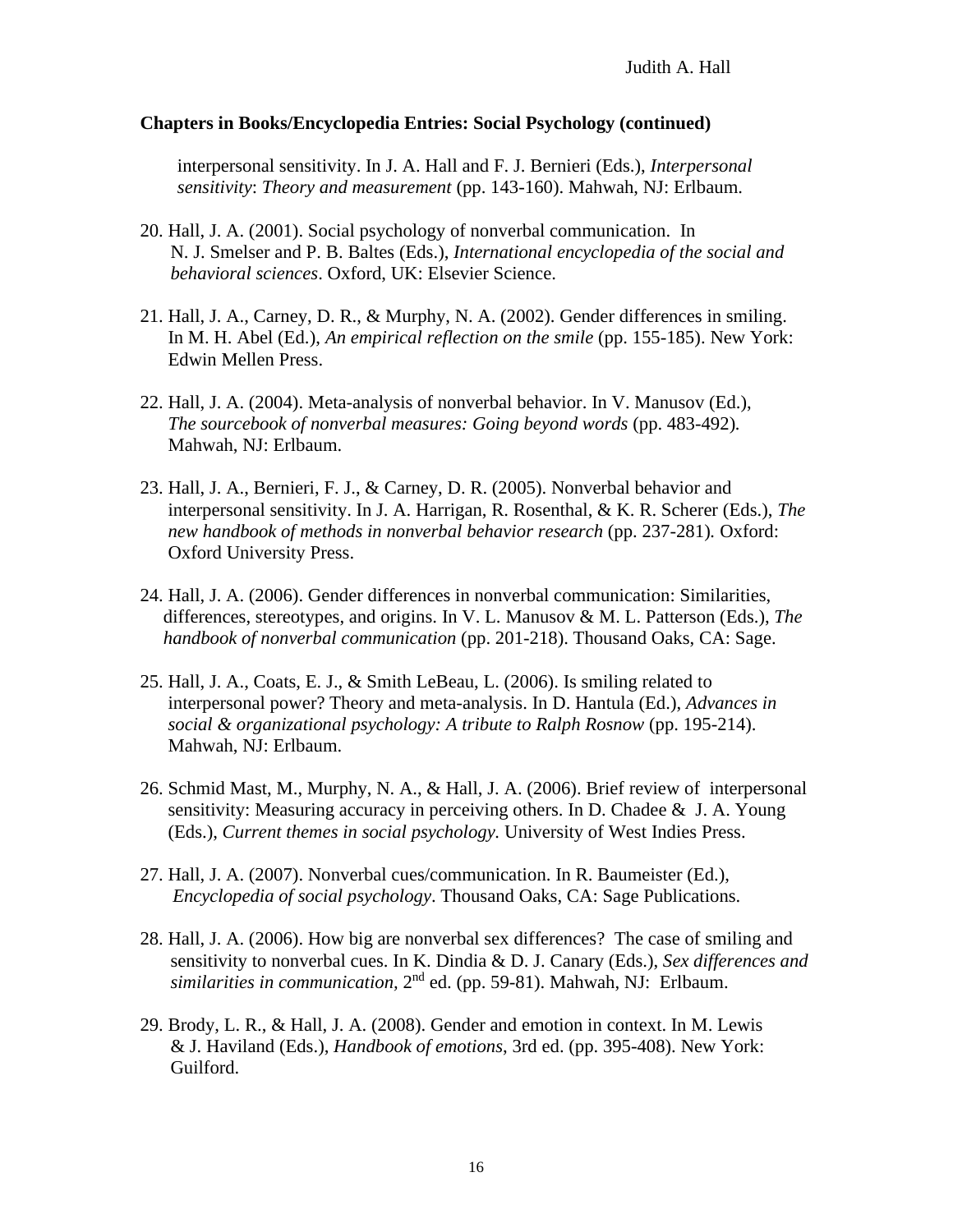- 30. Hall, J. A., & Andrzejewski. S. A. (2008). Who draws accurate first impressions? Personal correlates of sensitivity to nonverbal cues. In N. Ambady & J. Skowronski (Eds.), *First impressions*. New York: Guilford.
- 31. Hall, J. A., & Andrzejewski, S. A. (2009). Interpersonal sensitivity. In H. Reis & S. Sprecher (Eds.), *Encyclopedia of human relationships* (pp. 902-904). Thousand Oaks, CA: Sage Publications.
- 32. Schmid Mast, M., & Hall, J. A. (2009). Nonverbal communication and status differences. In H. Reis & S. Sprecher (Eds.), *Encyclopedia of human relationships*. Thousand Oaks, CA: Sage Publications.
- 33. Hall, J. A. (2009). Encoding/decoding (of expression). In D. Sander & K. R. Scherer (Eds.), *The Oxford companion to emotion and the affective sciences* (pp. 155-156). Oxford, UK: Oxford University Press.
- 34. Hall, J. A. (2009). Nonverbal communication. In D. Sander & K. R. Scherer (Eds.), *The Oxford companion to emotion and the affective sciences* (pp. 282-283). Oxford, UK: Oxford University Press.
- 35. Brody, L. R., & Hall, J. A. (2009). Gender differences (and emotion). In D. Sander & K. R. Scherer (Eds.), *The Oxford companion to emotion and the affective sciences* (pp. 191-192). Oxford, UK: Oxford University Press.
- 36. Brody, L. R., & Hall, J. A. (2010). Gender, emotion, and socialization. In J. Chrisler & D. McCreary (Eds.), *Handbook of gender research in psychology* (pp. 429-54). New York: Springer.
- 37. Hall, J. A. (2010). Nonverbal behavior in social psychology research: The good, the bad, and the ugly. In C. R. Agnew, D. E. Carlston, W. G. Graziano, & J. R. Kelly Eds.). *Then a miracle occurs: Focusing on behavior in social psychological theory and research* (pp. 412-437)*.* New York: Oxford University Press.
- 38. Hall, J. A. (2011). Manipulated motivation and interpersonal accuracy. In J. Smith, W. Ickes, J. A. Hall, & S. Hodges (Eds.), *Managing interpersonal sensitivity: Knowing when and when not to understand others* (pp. 1-20). New York: Nova Science Publishers.
- 39. Smith, J. L., Hall, J. A., Hodges, S. D., & Ickes, W. (2011). To be, or not to be, accurate: Addressing that and other complicated questions. In J. Smith, W. Ickes, J. A. Hall, & S. Hodges (Eds.), *Managing interpersonal sensitivity: Knowing when and when not to understand others* (pp. 235-254). New York: Nova Science Publishers.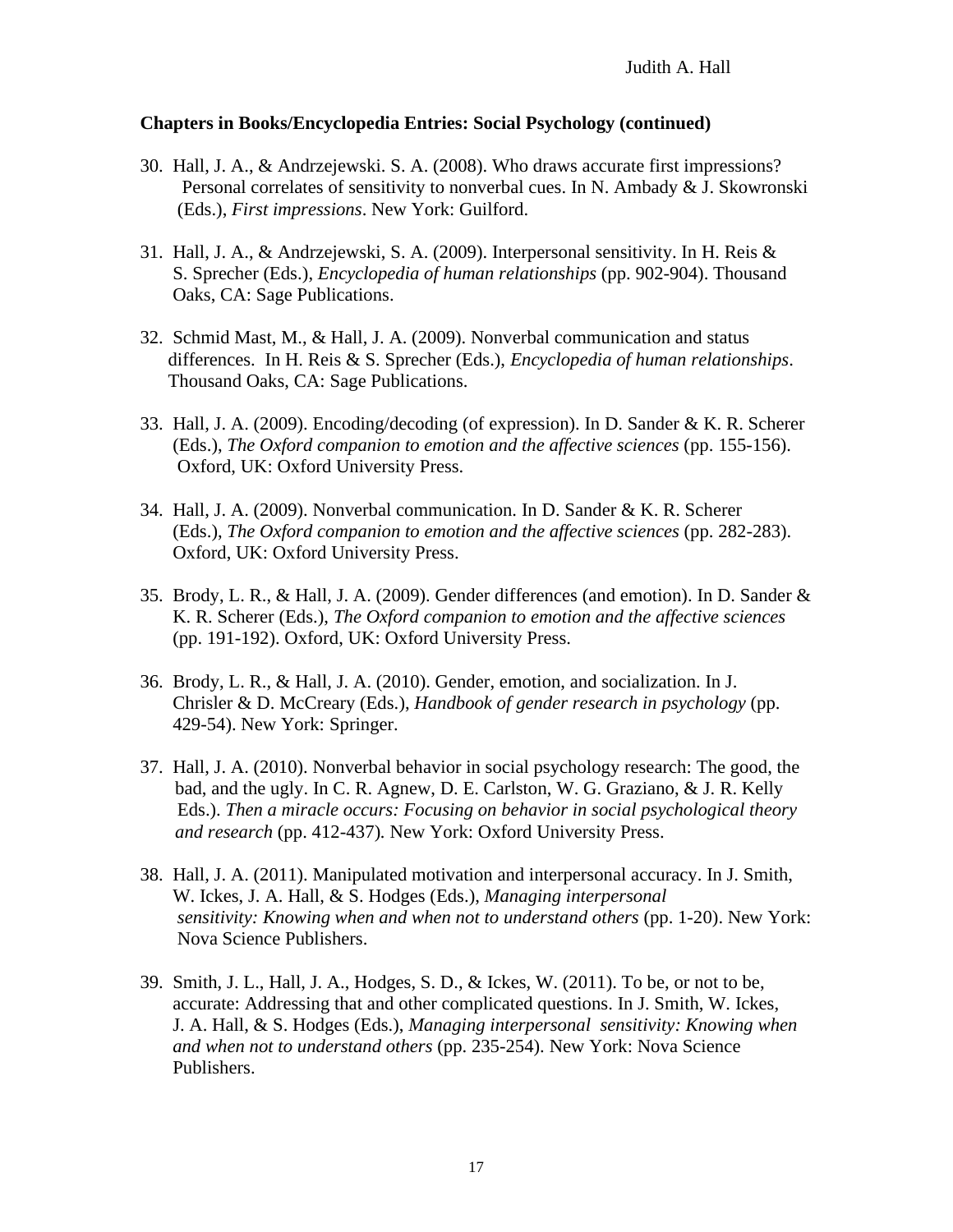- 40. Hall, J. A. (2011). Gender and status patterns in social touch. In M. J. Hertenstein  $\&$  S. J. Weiss (Eds.), *The handbook of touch: Neuroscience, behavioral, and health perspectives* (pp. 329-350). New York: Springer Publishing Company.
- 41. Hall, J. A., & Gunnery, S. D. (2013). Gender differences in nonverbal communication. In J. A. Hall & M. L. Knapp (Eds.), *Nonverbal communication* (pp. 639-669) (Vol. 2, Handbooks of communication science). Berlin: deGruyter Mouton.
- 42. Hall, J. A., & Knapp, M. L. (2013). Welcome to the *Handbook of Nonverbal Communication*. In J. A. Hall & M. L. Knapp (Eds.), *Nonverbal communication* (pp. 3-8) (Vol. 2, Handbooks of communication science). Berlin: deGruyter Mouton.
- 43. Knapp, M. L., & Hall, J. A. (2013). Glimpsing the future: Emerging issues and trends. In J. A. Hall & M. L. Knapp (Eds.), *Nonverbal communication* (pp. 859-866) (Vol. 2, Handbooks of communication science). Berlin: deGruyter Mouton.
- 44. Hall, J. A., Latu, I., Carney, D. R., & Schmid Mast, M. (2014). Nonverbal communication and the vertical dimension of social relations. In J. Cheng, J. Tracy, & C. Anderson (Eds.), *The psychology of social status* (pp. 325-343). New York: Springer.
- 45. Schmid Mast, M., & Hall, J. A. (2017). The vertical dimension of social signaling. In J. K. Burgoon, N. Magnenat-Thalmann, M. Pantic, & A. Vinciarelli (Eds.), *Social signal processing* (pp. 34-45). Cambridge, UK: Cambridge University Press.
- 46. Gunnery, S. D., & Hall, J. A. (2014). The expression and perception of the Duchenne smile. In A. Kostic & D. Chadee (Eds.), *The social psychology of nonverbal communications* (pp. 114-133). Basingstoke, UK: Palgrave Macmillan.
- 47. Brody, L. R., Hall, J. A., & Stokes, L. R. (2016). Gender and emotion: Theory, findings, and context. In L. Feldman Barrett, M. Lewis, & J. M. Haviland-Jones (Eds.), *Handbook of emotions*, 4<sup>th</sup> ed. (pp. 369-392). New York: Guilford.
- 48. Hall, J. A., Schmid Mast, M., & West, T. V. (2016). Accurate interpersonal perception: Many traditions, one topic. In J. A. Hall, M. Schmid Mast, & T. V. West (Eds.). *The social psychology of perceiving others accurately* (pp. 3-22). Cambridge, UK: Cambridge University Press.
- 49. Hall, J. A., Gunnery, S. D., & Horgan, T. G. (2016). Gender differences in interpersonal accuracy. In J. A. Hall, M. Schmid Mast, & T. V. West (Eds.). *The social psychology of perceiving others accurately* (pp. 309-327). Cambridge, UK: Cambridge University Press.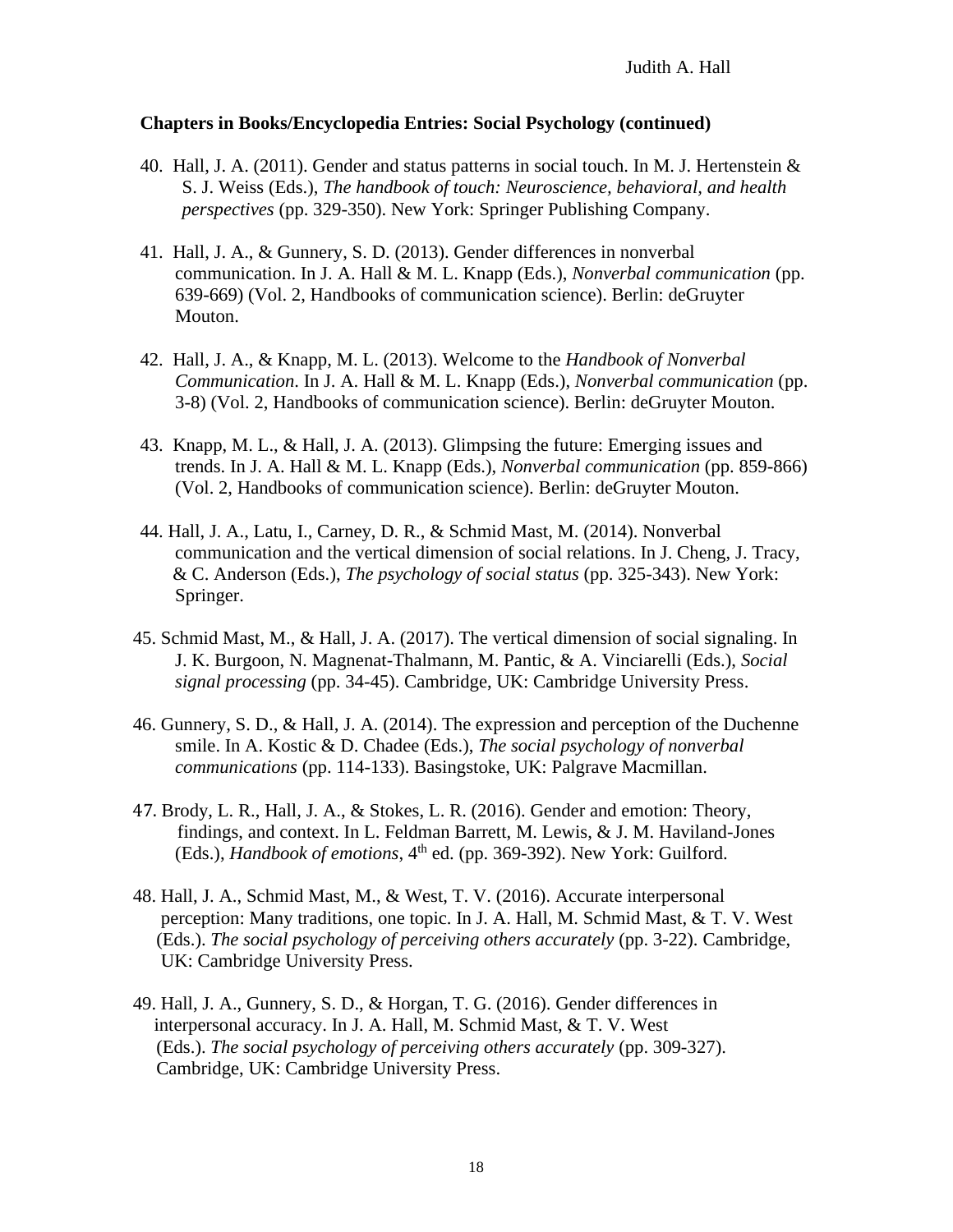## **Authored Books: Social Psychology**

- 1. Rosenthal, R., Hall, J. A., DiMatteo, M. R., Rogers, P. L., & Archer, D. (1979). *Sensitivity to nonverbal communication: The PONS test*. Baltimore: The Johns Hopkins University Press.
- 2. Hall, J. A. (1984). *Nonverbal sex differences: Communication accuracy and expressive style*. Baltimore: The Johns Hopkins University Press. (Paperback edition, 1990).
- 3. (a) Knapp, M. L., and Hall, J. A. (1992). *Nonverbal communication in human interaction*, 3rd ed. Fort Worth: Holt, Rinehart and Winston.
	- (b) Knapp, M. L., and Hall, J. A. (1997). *Nonverbal communication in human interaction*, 4<sup>th</sup> ed. Fort Worth: Harcourt Brace.
	- (c) Knapp, M. L., and Hall, J. A. (2002). *Nonverbal communication in human* interaction, 5<sup>th</sup> ed. Belmont, CA: Wadsworth (Thomson Learning).
	- (d) Knapp, M. L., and Hall, J. A. (2006). *Nonverbal communication in human* interaction, 6<sup>th</sup> ed. Belmont, CA: Wadsworth (Thomson Learning).
	- (e) Knapp, M. L., and Hall, J. A. (2010). *Nonverbal communication in human interaction,* 7<sup>th</sup> ed. Belmont, CA: Wadsworth (Cengage Learning).
	- (f) Knapp, M. L., Hall, J. A., & Horgan, T. G. (2014). *Nonverbal communication in*  human *interaction*, 8<sup>th</sup> ed. Belmont, CA: Wadsworth (Cengage Learning).
	- (g) Knapp, M. L., Hall, J. A., & Horgan, T. G. (2021). *Nonverbal communication in*  human interaction, 9<sup>th</sup> ed. Kendall Hunt.

#### **Edited Books: Social Psychology**

- 1. Hall, J. A., & Bernieri, F. J. (Eds.). (2001). *Interpersonal sensitivity: Theory and measurement*. Mahwah, NJ: Lawrence Erlbaum Associates.
- 2. Smith, J. L., Ickes, W., Hall, J. A., & Hodges, S. D. (Eds.). (2011). *Managing interpersonal sensitivity: Knowing when and when not to understand others*. New York: Nova Science Publishers.
- 3. Hall, J. A., & Knapp, M. L. (Eds.). (2013). *Nonverbal communication* (Vol. 2, *Handbooks of communication science*). Berlin: deGruyter Mouton.
- 4. Hall, J. A., Schmid Mast, M., & West, T. V. (Eds.) (2016). *The social psychology of perceiving others accurately*. Cambridge, UK: Cambridge University Press.

(continued)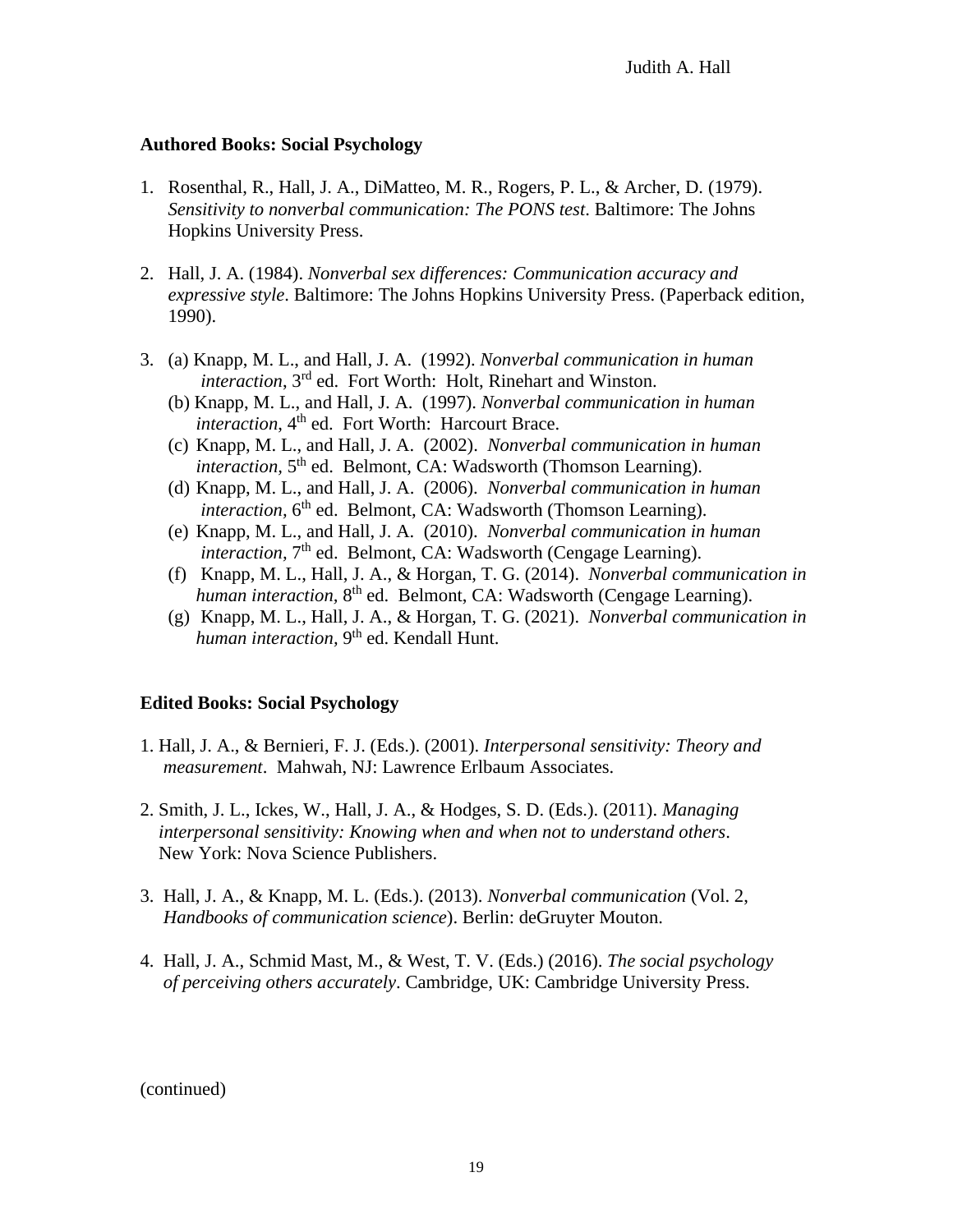# **PART II: Health Services, Health Psychology, and Medical Care**

### **Articles: Health Services, Health Psychology, and Medical Care**

- 1. Hall, J. A., and Levin, S. (1980). Affect and verbal-nonverbal discrepancy in schizophrenic and non-schizophrenic family communication. *British Journal of Psychiatry*, *137*, 78-92.
- 2. Hall, J. A., Roter, D. L., and Rand, C. S. (1981). Communication of affect between patient and physician. *Journal of Health and Social Behavior*, *22*, 18-30.
- 3. Levin, S., Hall, J. A., Knight, R. A. and Alpert, M. (1985). Verbal and nonverbal expression of affect in speech of schizophrenic and depressed patients. *Journal of Abnormal Psychology*, *94*, 487-497.
- 4. Friedman, H. S., Hall, J. A., and Harris, M. J. (1985). Type A behavior, nonverbal expressive style, and health. *Journal of Personality and Social Psychology*, *48*, 1299-1315.
- 5. Epstein, A. M., Hall, J. A., Besdine, R., Cumella, E., Jr., McNeil, B. J., & Rowe, J. W. (1987). The emergence of geriatric assessment units—The "new technology of geriatrics." *Annals of Internal Medicine*, *106*, 299-303.
- 6. Hall, J. A., Roter, D. L., & Katz, N. R. (1987). Task versus socioemotional behaviors in physicians. *Medical Care*, *25*, 399-412.
- 7. Roter, D. L., Hall, J. A., & Katz, N. R. (1987). Relations of physicians' task and socioemotional behaviors to analogue patients' satisfaction, recall, and impressions. *Medical Care*, *25*, 437-450.
- 8. Roter, D. L., & Hall, J. A. (1987). Physicians' interviewing styles and medical information obtained from patients. *Journal of General Internal Medicine*, *2*, 325-329.
- 9. Hall, J. A., & Roter, D. L. (1988). Physicians' knowledge and self-reported compliance promotion as predictors of performance with simulated lung disease patients. *Evaluation and the Health Professions*, *11*, 306-317.
- 10. Hall, J. A., Roter, D. L., & Katz, N. R. (1988). Meta-analysis of correlates of provider behavior in medical encounters. *Medical Care*, *26*, 657-675.
- 11. Hall, J. A., & Dornan, M. C. (1988). Meta-analysis of satisfaction with medical care: Description of research domain and analysis of overall satisfaction levels. *Social Science & Medicine*, *27*, 637-644.
- 12. Epstein, A. M., Hall, J. A., Tognetti, J., Son, L. H., & Conant, L., Jr. (1989).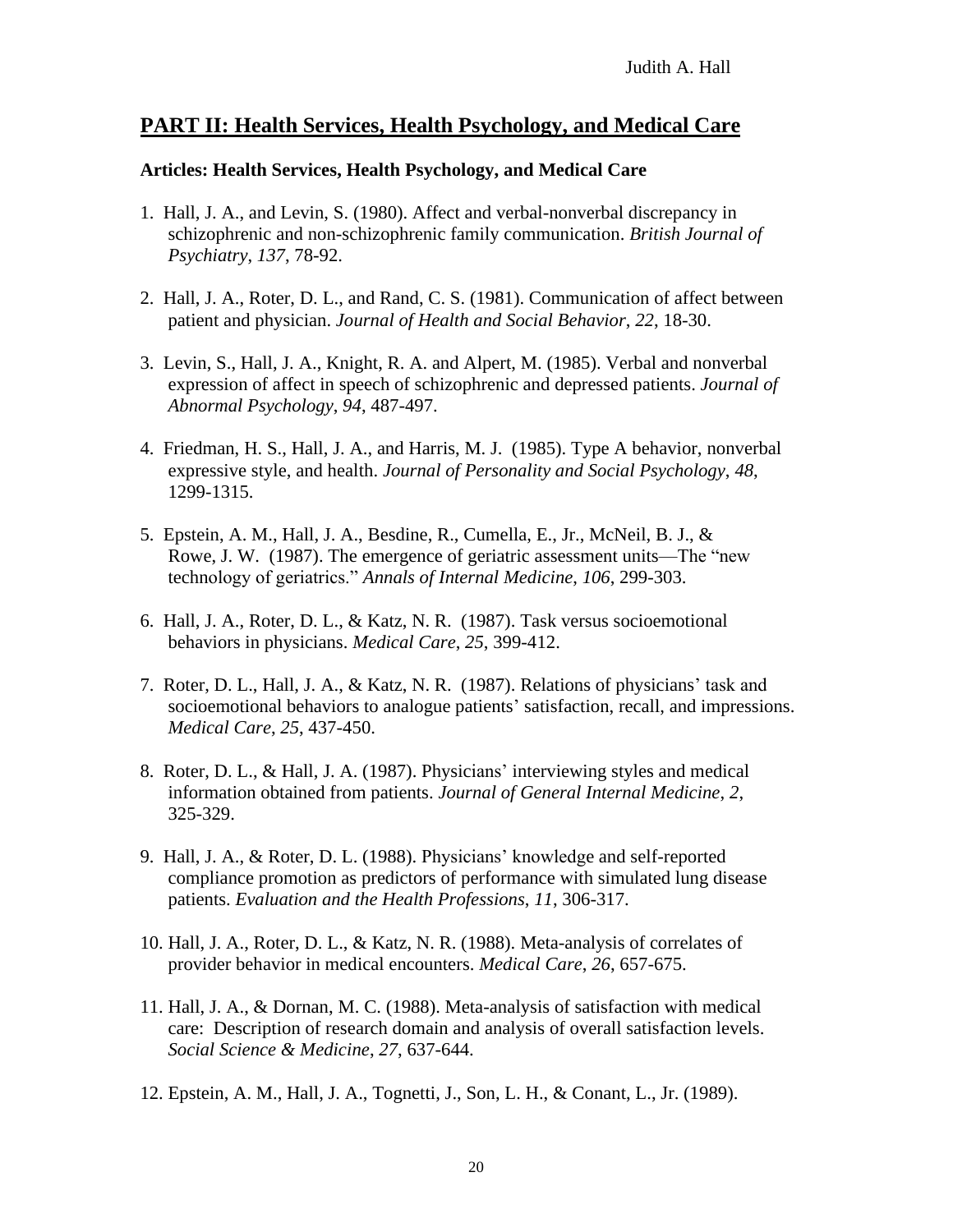Using proxies to evaluate quality of life: Can they provide valid information about patients' health status and satisfaction with medical care? *Medical Care*, *27*, S91-S98.

- 13. Hall, J. A., Epstein, A. M., & McNeil, B. J. (1989). Multidimensionality of health status in an elderly population: Construct validity of a measurement battery. *Medical Care*, *27*, S168-S177.
- 14. Hall, J. A., & Dornan, M. C. (1988). What patients like about their medical care and how often they are asked: A meta-analysis of the satisfaction literature. *Social Science & Medicine*, *27*, 935-939.
- 15. Roter, D. L., Hall, J. A., & Katz, N. R. (1988). Patient-physician communication: A descriptive review of the literature. *Patient Education and Counseling*, *12*, 99-119.
- 16. Roter, D. L., & Hall, J. A. (1989). Studies of doctor-patient interaction. *Annual Review of Public Health*, *10*, 163-180.
- 17. Hall, J. A., Feldstein, M., Fretwell, M. D., Rowe, J. W., & Epstein, A. M. (1990). Older patients' health status and satisfaction with medical care in an HMO population. *Medical Care*, *28*, 261-270.
- 18. Hall, J. A., & Dornan, M. C. (1990). Patient socio-demographic characteristics as predictors of satisfaction with medical care: A meta-analysis. *Social Science & Medicine*, *30*, 811-818. (Corrigendum in Vol. 30, p. i).
- 19. Epstein, A. M., Hall, J. A., Fretwell, M., et al. (1990). Consultative geriatric assessment for ambulatory patients: A randomized trial in a health maintenance organization. *Journal of the American Medical Association*, *263*, 538-544.
- 20. Hall, J. A., Palmer, R. H., Orav, E. J., Hargraves, J. L., Wright, E. A., & Louis, T. A. (1990). Performance quality, gender, and professional role: A study of physicians and nonphysicians in 16 ambulatory care practices. *Medical Care*, *28*, 489-501.
- 21. Hall, J. A., Epstein, A. M., DeCiantis, ML., & McNeil, B. J. (1993). Physicians' liking for their patients: Further evidence for the role of affect in medical care. *Health Psychology*, *12*, 140-146.
- 22. Hall, J. A., Milburn, M. A., & Epstein, A. M. (1993). A causal model of health status and satisfaction with medical care. *Medical Care*, *31*, 84-94.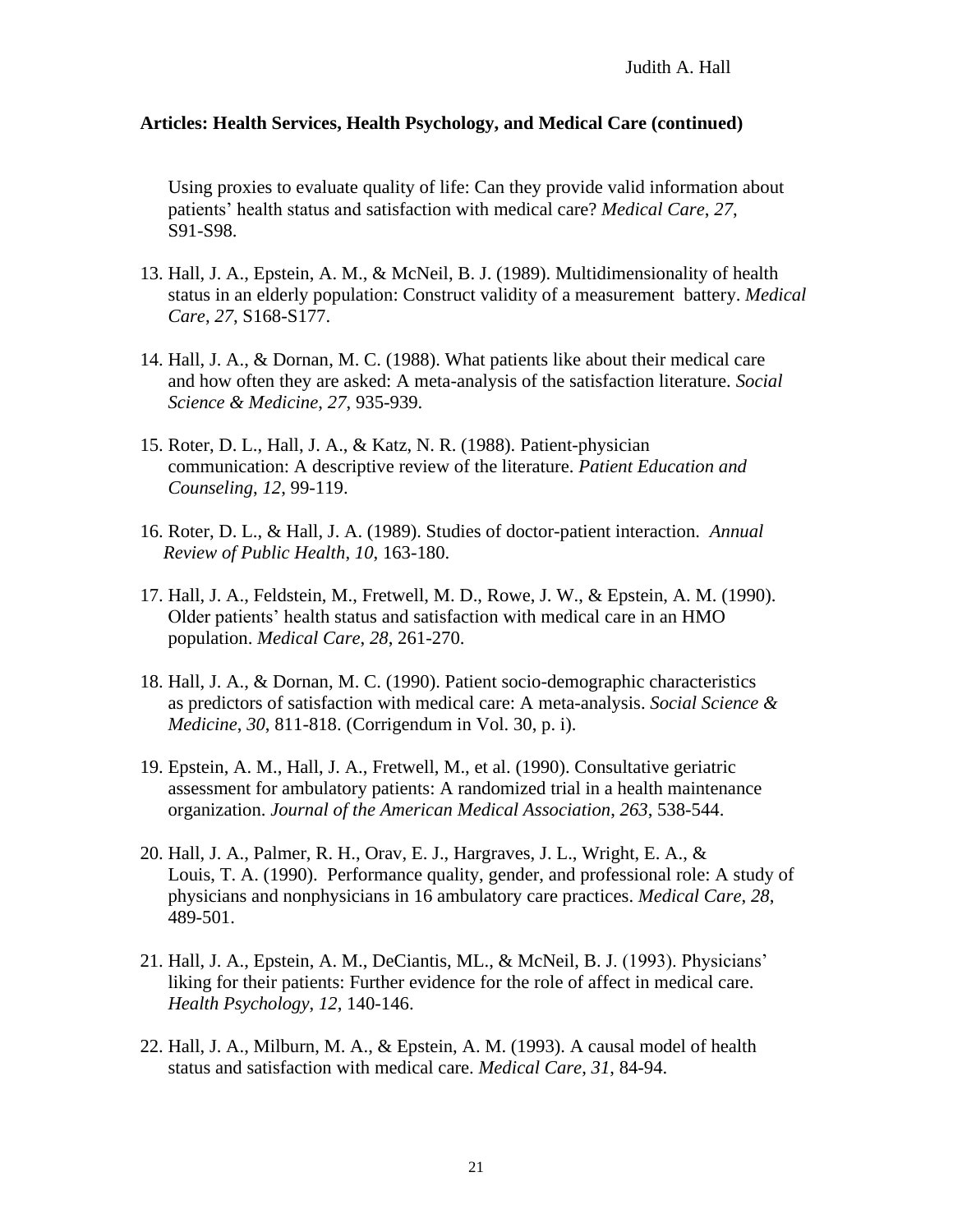- 23. Hall, J. A., Irish, J. T., Roter, D. L., Ehrlich, C. M., & Miller, L. H. (1994).Gender in medical encounters: An analysis of physician and patient communication in a primary care setting. *Health Psychology*, *13*, 384-392.
- 24. Hall, J. A., Irish, J. T., Roter, D. L., Ehrlich, C. M., & Miller, L. H. (1994). Satisfaction, gender, and communication in medical visits. *Medical Care*, *32*, 1216-1231.
- 25. Hall, J. A., Harrigan, J. A., & Rosenthal, R. (1995). Nonverbal behavior in clinician-patient interaction. *Applied & Preventive Psychology*, *4*, 21-37.
- 26. Hall, J. A., & Roter, D. L. (1995). Patient sex and communication with physicians: Results of a community-based study. *Women's Health*, *1*, 77-95.
- 27. Irish, J. T., & Hall, J. A. (1995). Interruptive patterns in medical visits: The effects of role, status, and gender. *Social Science & Medicine*, *41*, 873-881.
- 28. Roter, D. L., Hall, J. A., Kern, D. E., Barker, L. R., Cole, K. A., & Roca, R. P. (1995). Improving physicians' interviewing skills and reducing patients' emotional distress: A randomized clinical trial. *Archives of Internal Medicine*, *155*, 1877-1884.
- 29. Hall, J. A., Roter, D. L., Milburn, M. A., & Daltroy, L. H. (1996). Patients' health as a predictor of physician and patient behavior in medical visits: A synthesis of four studies. *Medical Care*, *34*, 1205-1218.
- 30. Hall, J. A., Milburn, M. A., Roter, D. L., & Daltroy, L. H. (1998). Why are sicker patients less satisfied with their medical care? Tests of two explanatory models. *Health Psychology*, *17*, 70-75.
- 31. Roter, D. L., Hall, J. A., Merisca, R., Nordstrom, B., Cretin, D., & Svarstad, B. (1998). Effectiveness of interventions to improve patient compliance: A metaanalysis. *Medical Care*, *36*, 1138-1161.
- 32. Hall, J. A., & Roter, D. L. (1998). Medical communication and gender: A summary of research. *Journal of Gender-Specific Medicine*, *1*, 39-42.
- 33. Hall, J. A., Roter, D. L., & Milburn, M. A. (1999). Illness and satisfaction with medical care. *Current Directions in Psychological Science*, *8*, 96-99.
- 34. Hall, J. A., Stein, T. S., Roter, D. L., & Rieser, N. (1999). Inaccuracies in physicians' perceptions of their patients. *Medical Care*, *37*, 1164-1168.
- 35. Roter, D. L., Hall, J. A., & Aoki, Y. (2002). Physician gender effects in medical communication: A meta-analytic review*. Journal of the American Medical*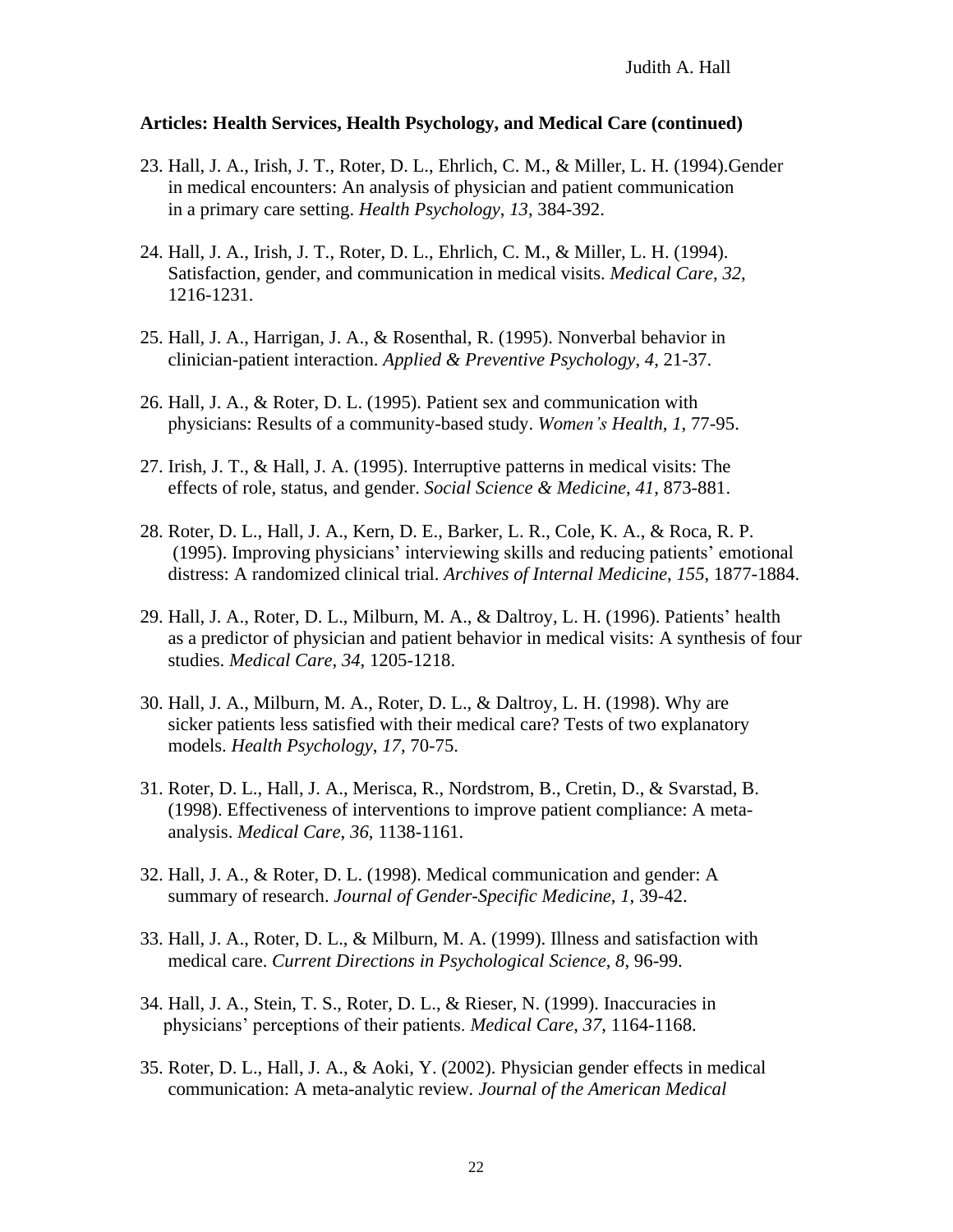*Association*, *288*, 756-764.

- 36. Hall, J. A., Horgan, T. G., Stein, T. S., & Roter, D. L. (2002). Liking in the physician-patient relationship. *Patient Education and Counseling, 48,* 69-77.
- 37. Hall, J. A., & Roter, D. L. (2002). Do patients talk differently to male and female physicians? A meta-analytic review. *Patient Education and Counseling, 48,* 217-224.
- 38. Hall, J. A. (2003). Some observations on provider-patient interaction. *Patient Education and Counseling*, *50*, 9-12.
- 38. Roter, D. L., & Hall, J. A. (2004). Physician gender and patient-centered communication: A critical review of empirical research. *Annual Review of Public Health, 25,* 497-519.
- 40. Roter, D. L., Frankel, R., Hall, J. A., & Sluyter, D. (2006). The expression of emotion through nonverbal behavior in medical visits: Mechanisms and outcomes. *Journal of General Internal Medicine, 21,* S28-34.
- 41. Schmid Mast, M., Hall, J. A., & Roter, D. L. (2007). Disentangling physician sex and physician communication style: Their effects on patient satisfaction in a virtual medical visit. *Patient Education and Counseling, 68,* 16-22.
- 42. Schmid Mast, M., Hall, J. A., & Roter, D. L. (2008). Caring and dominance affect participants' perceptions and behaviors during a virtual medical visit. *Journal of General Internal Medicine, 23,* 523-527*.*
- 43. Schmid Mast, M., Klöckner, C., & Hall, J. A. (2008). Physician gender affects how physician nonverbal behavior is related to patient satisfaction. *Medical Care, 46,* 1212-1218.
- 44. Blanch, D. C., Hall, J. A., Roter, D. L., & Frankel, R. M. (2008). Medical student gender and issues of confidence. *Patient Education and Counseling, 72,* 374-381.
- 45. Hall, J. A., & Schmid Mast, M. (2009). Five ways of being "theoretical": Applications to provider-patient communication research. *Patient Education and Counseling, 74,* 282-286*.*
- 46. Roter, D. L., Erby, L. H., Hall, J. A., Larson, S., Ellington, L., & Dudley, W. (2008). Nonverbal sensitivity: Consequences for learning and satisfaction in genetic counseling. *Health Education, 108*, 397-410.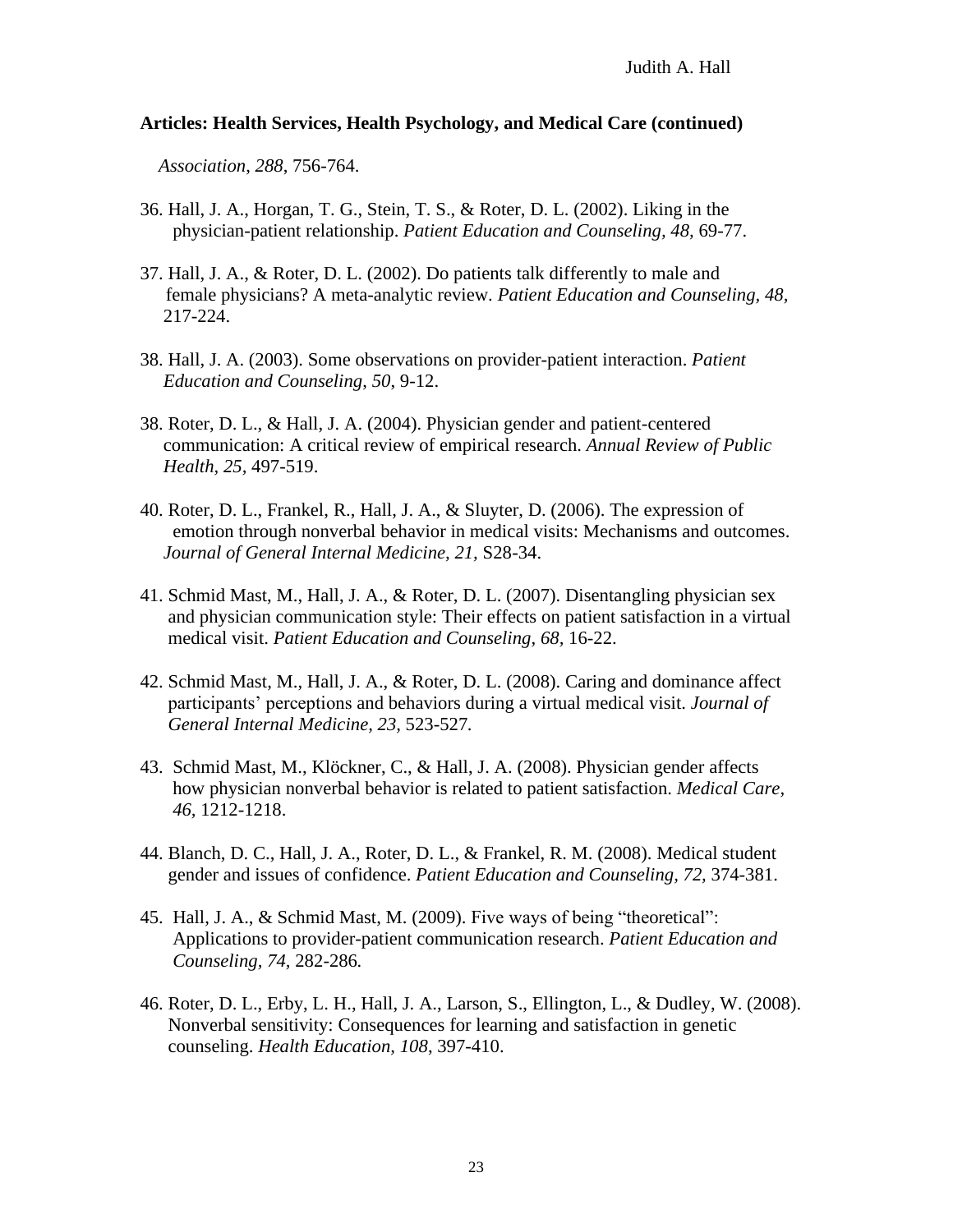- 47. Roter, D. L., & Hall, J. A. (2009). Communication and adherence: Moving from prediction to understanding [editorial]. *Medical Care, 47,* 823-825.
- 48. Hall, J. A., Roter, D. L., Blanch, D. C., & Frankel, R. M. (2009). Observer-rated rapport in interactions between medical students and standardized patients. *Patient Education and Counseling, 76,* 323-327*.*
- 49. Blanch, D. C., Hall, J. A., Roter, D. L., & Frankel, R. M. (2009). Is it good to express uncertainty to a patient? Correlates and consequences for medical students in a standardized patient visit. *Patient Education and Counseling, 76,* 300-306*.*
- 50. Hall, J. A., Roter, D. L., Blanch, D. C., & Frankel, R. M. (2009). Nonverbal sensitivity in medical students: Implications for clinical interactions. *Journal of General Internal Medicine, 24*, 1217-1222.
- 51. Blanch-Hartigan, D., Hall, J. A., Roter, D. L., & Frankel, R. M. (2010). Gender bias in patients' perceptions of patient-centered behaviors. *Patient Education and Counseling, 80,* 315-320*.*
- 52. Schmid Mast, M., Hall, J. A., Cronauer, C. K., & Cousin, G. (2011). Perceived dominance in physicians: Are female physicians under scrutiny? *Patient Education and Counseling, 83,* 174-179*.*
- 53. Roter, D. L., Hall, J. A., Blanch-Hartigan, D., Larson, S., & Frankel, R. M. (2011). Slicing it thin: New methods for brief sampling analysis using RIAS-coded medical dialogue. *Patient Education and Counseling, 82,* 410-419.
- 54. Hall, J. A. (2011). Clinicians' accuracy in perceiving patients: Its relevance for clinical practice and a narrative review of methods and correlates. *Patient Education and Counseling, 84,* 319-324.
- 55. Hall, J. A., Blanch-Hartigan, D., & Roter, D. L. (2011). Patients' satisfaction with male versus female physicians: A meta-analysis. *Medical Care, 49,* 611-617.
- 56. Gulbrandsen, P., Benth, J. S., Dahl, F. A., Fossli Jensen, B., Finset, A., & Hall, J. A. (2012). Specialist physicians' sensitivity to patient affect and satisfaction. *Medical Care, 50*, 290-293.
- 57. Cousin, G., Schmid Mast, M., Roter, D. L., & Hall, J. A. (2012). Concordance between physician communication style and patient attitudes predicts patient satisfaction. *Patient Education and Counseling, 87*, 193-197.
- 58. Ruben, M. A., & Hall, J. A. (2013). "I know your pain": Proximal and distal predictors of pain detection accuracy. *Personality and Social Psychology Bulletin, 39,* 1346-1358.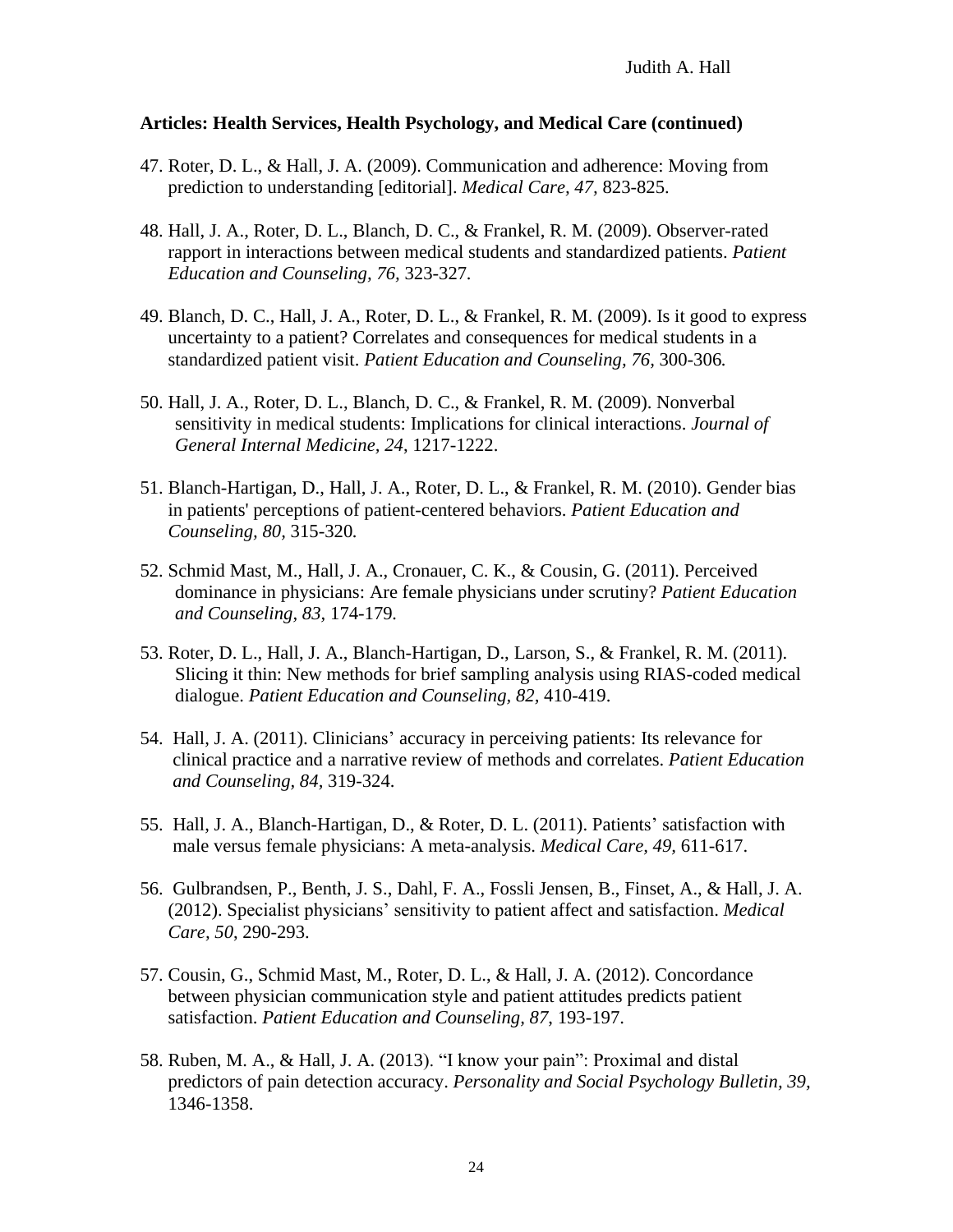- 59. Blanch-Hartigan, D., Hall, J. A., Krupat, E., & Irish, J. T. (2013). Can naive viewers put themselves in the patients' shoes? Reliability and validity of the analogue patient methodology. *Medical Care, 51,* e16-e21.
- 60. Hall, J. A., Ship, A. N., Ruben, M. A., Curtin, E. M., Roter, D. L., Clever, S. L., Smith, C. C., & Pounds, K. (2014). The Test of Accurate Perception of Patients' Affect (TAPPA): An ecologically valid tool for assessing interpersonal perception accuracy in clinicians. *Patient Education and Counseling, 94,* 218-223*.*
- 61. Hall, J. A., Ship, A. N., Ruben, M. A., Curtin, E. M., Roter, D. L., Clever, S. L., Smith, C. C., & Pounds, K. (2015). Clinically relevant correlates of accurate perception of patients' thoughts and feelings. *Health Communication, 30,* 423-429.
- 62. Hall, J. A., Gulbrandsen, P., & Dahl, F. A. (2014). Physician gender, physician patient-centered behavior, and patient satisfaction: A study in three practice settings within a hospital. *Patient Education and Counseling, 95,* 313-318.
- 63. Hall, J. A., Roter, D. L., Blanch-Hartigan, D., Schmid Mast, M., & Pitegoff, C. A. (2015). How patient-centered do female physicians need to be? Analogue patients' satisfaction with male and female physicians' identical behaviors. *Health Communication, 30*, 894-900.
- 64. Roter, D. L., Erby, L. H., Adams, A., Buckingham, C. D., Vail, L., Realpe, A., Larson, S., & Hall, J. A. (2014). Talking about depression: An analogue study of physician gender and communication style on patient disclosures. *Patient Education and Counseling*.
- 65. Ruben, M. A., Hall, J. A., Curtin, E. M., & Blanch-Hartigan, D. (2015). Discussion increases efficacy when training accurate perception of patients' affect. *Journal of Applied Social Psychology, 45,* 355-362*.*
- 66. Roter, D. L., & Hall, J. A. (2015). Women doctors don't get the credit they deserve. *Journal of General Internal Medicine, 30,* 273-274.
- 67. Ruben, M. A., & Hall, J. A. (2016). A lens model approach to the communication of pain. *Health Communication, 31,* 934-945*.*
- 68. Ruben, M. A., & Hall, J. A. (2016). Health care providers' nonverbal behavior can lead patients to show their pain more accurately: An analogue study. *Journal of Nonverbal Behavior, 40,* 221-234.
- 69. Rickles, N. M., Young, G. J., Hall, J. A., Noland, C., Kim, A., Peterson, C., Hong, M., & Hale, J. (2016). Medication adherence communications in community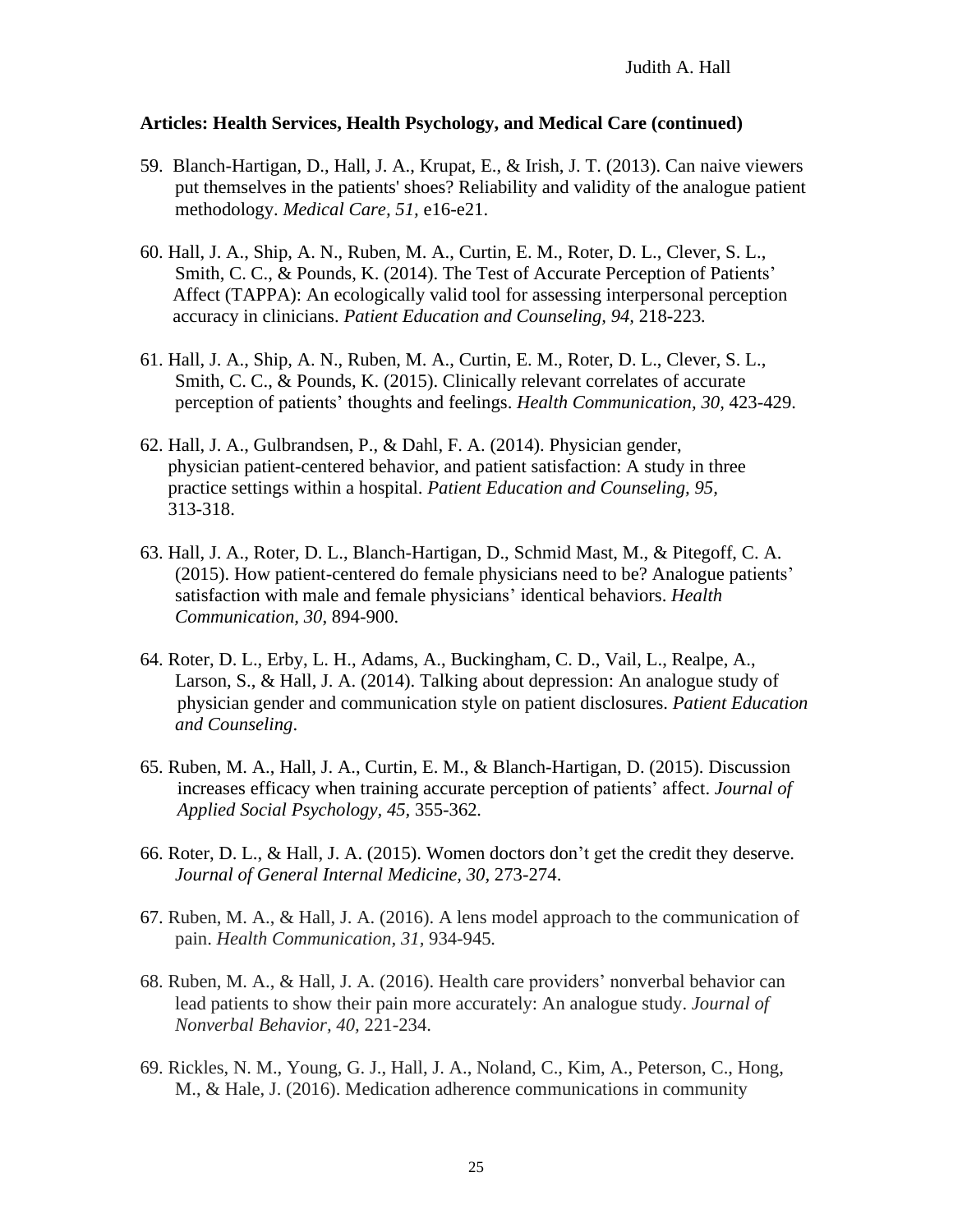pharmacies: A naturalistic investigation. *Patient Education and Counseling, 99*, 386- 393.

- 70. Ruben, M. A., Blanch-Hartigan, D., & Hall, J. A. (2017). Nonverbal communication as a pain reliever: The impact of physician supportive nonverbal behavior on experimentally induced pain. *Health Communication, 32,* 970-976.
- 71. Ruben, M. A., Jodoin, A. N., Hall, J. A., & Blanch-Hartigan, D. (2018). The impact of acute pain self-efficacy on pain intensity and the accurate recall of pain. *Health Psychology Report*, *6*, 136-145.
- 72. Blanch-Hartigan, D., Ruben, M. A., Hall, J. A., & Schmid Mast, M. (2018). Measuring nonverbal behavior in clinical interactions: A pragmatic guide. *Patient Education and Counseling, 101,* 2209-2218.
- 73. Waisel, D., Ruben, M. A., Blanch-Hartigan, Meyer, E. C., Hall, J. A. & Blum, R. (2020). Compassionate and clinical behavior of residents in a simulated informed consent encounter. *Anesthesiology, 132*, 159-169*.*
- 74. Gulbrandsen, P., Lindstrøm, J. C., Finset, A., & Hall, J. A. (2020). Patient affect, physician liking for the patient, physician behavior, and patient reported outcomes: A modeling approach. *Patient Education and Counseling, 103,* 1143-1149.
- 75. Dossett, M. L., Hall, J. A., Kaptchuk, T. J., & Yeh, G. Y. (2021). Improved health outcomes in integrative medicine visits may reflect differences in physician and patient behaviors compared to standard medical visits*. Patient Education and Counseling, 104*(2), 315-321.
- 76. Hall, J. A., Ruben, M. A., & Swatantra (2020). First impressions of physicians according to their physical and social group characteristics. *Journal of Nonverbal Behavior*, *44*(2), 279-299.
- 77. Hall, J. A., Schwartz, R., Duong, F., Niu, Y., Dubey, M., DeSteno, D., & Sanders, J. J. (2021). What Is clinical empathy? Perspectives of community members, university students, cancer patients, and physicians. *Patient Education and Counseling, 104,* 1237-1245.
- 78. Krupat, E., & Hall, J. A. (2021). Warding off a tyranny of reliability and validity. *Patient Education and Counseling, 104*(9), 2378-2381.
- 79. Sanders, J. J., Dubey, M., Hall, J. A., Catzen, H., Blanch-Hartigan, D., & Schwartz, R. (2021). What is empathy? Oncology patient perspectives on empathic clinician behaviors. *Cancer, 127,* 4258-4265.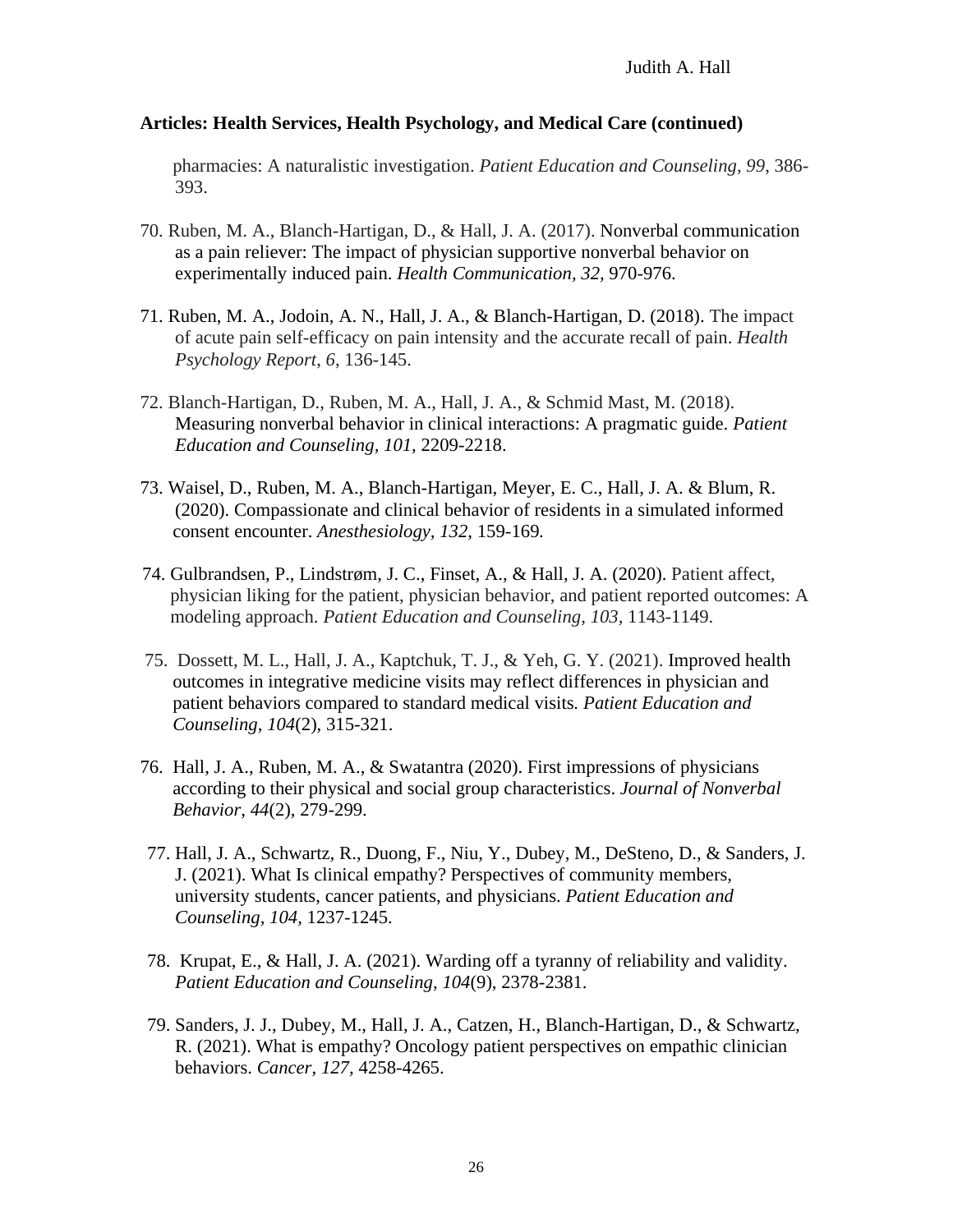- 80. Schwartz, R., Dubey, M., Blanch-Hartigan, D., Sanders, J. J., & Hall, J. A. (2021) Physician empathy according to physicians: A multi-specialty qualitative analysis. *Patient Education and Counseling, 104*(10), 2425-2431.
- 81. Ruben, M. A., Blanch-Hartigan, D., Laquidara, J., Meyer, E. C., Hall, J. A., Waisel, D., & Blum, R. (2021). How responsive are anesthesiologists to patient pain? Residents' verbal and nonverbal responses to standardized patient pain cues. *Journal of Nonverbal Behavior*.
- 82. Schwartz, R., Osterberg, L. G., & Hall, J. A. (2022). Physicians, emotion, and the clinical encounter: A survey of physicians' experiences. *Patient Education and Counseling.*

## **Chapters in Books: Health Services, Health Psychology, and Medical Care**

- 1. Hall, J. A., Friedman, H. S., & Harris, M. (1986). Nonverbal cues, the Type A behavior pattern, and coronary heart disease. In P. Blanck, R. Rosenthal, & R. Buck (Eds.), *Nonverbal communication in the clinical context*. University Park, PA: Pennsylvania State University Press.
- 2. Hall, J. A. (1995). Affective and nonverbal aspects of the medical visit. In M. Lipkin, Jr., S. Putnam, & A. Lazare (Eds.), *The medical interview: Clinical care*, *education, research*. New York: Springer-Verlag.
- 3. Hall, J. A., & Roter, D. L. (2007). Physician-patient communication. In H. S. Friedman and R. C. Silver (Eds.), *Foundations of health psychology* (pp. 325-357). New York: Oxford University Press.
- 4. Schmid Mast, M., Klöckner, C., & Hall, J. A. (2010). Gender, power, and nonverbal communication. In D. Kissane, B. Bultz, P. Butow, & I. Finlay (Eds.), *Handbook of communication in cancer and palliative care* (pp. 63-73)*.* Oxford, UK: Oxford University Press.
- 5. Hall, J. A., & Roter, D. L. (2011). Physician-patient communication. In H. S. Friedman (Ed.), *Oxford handbook of health psychology* (pp. 317-346). New York: Oxford University Press.
- 6. Roter, D. L., & Hall, J. A. (2011). How medical interaction shapes and reflects the physician-patient relationship. In T. L. Thompson, R. Parrott, & J. F. Nussbaum (Eds.), *Handbook of health communication*, 2nd ed. (pp. 55-68). New York: Routledge.
- 7. Schmid Mast, M., Carrard, V., & Hall, J. A. (2017). Gender, power, and nonverbal communication. In D. W. Kissane, B. D. Bultz, P. N. Butow, C. L. Bylund, S. Noble,